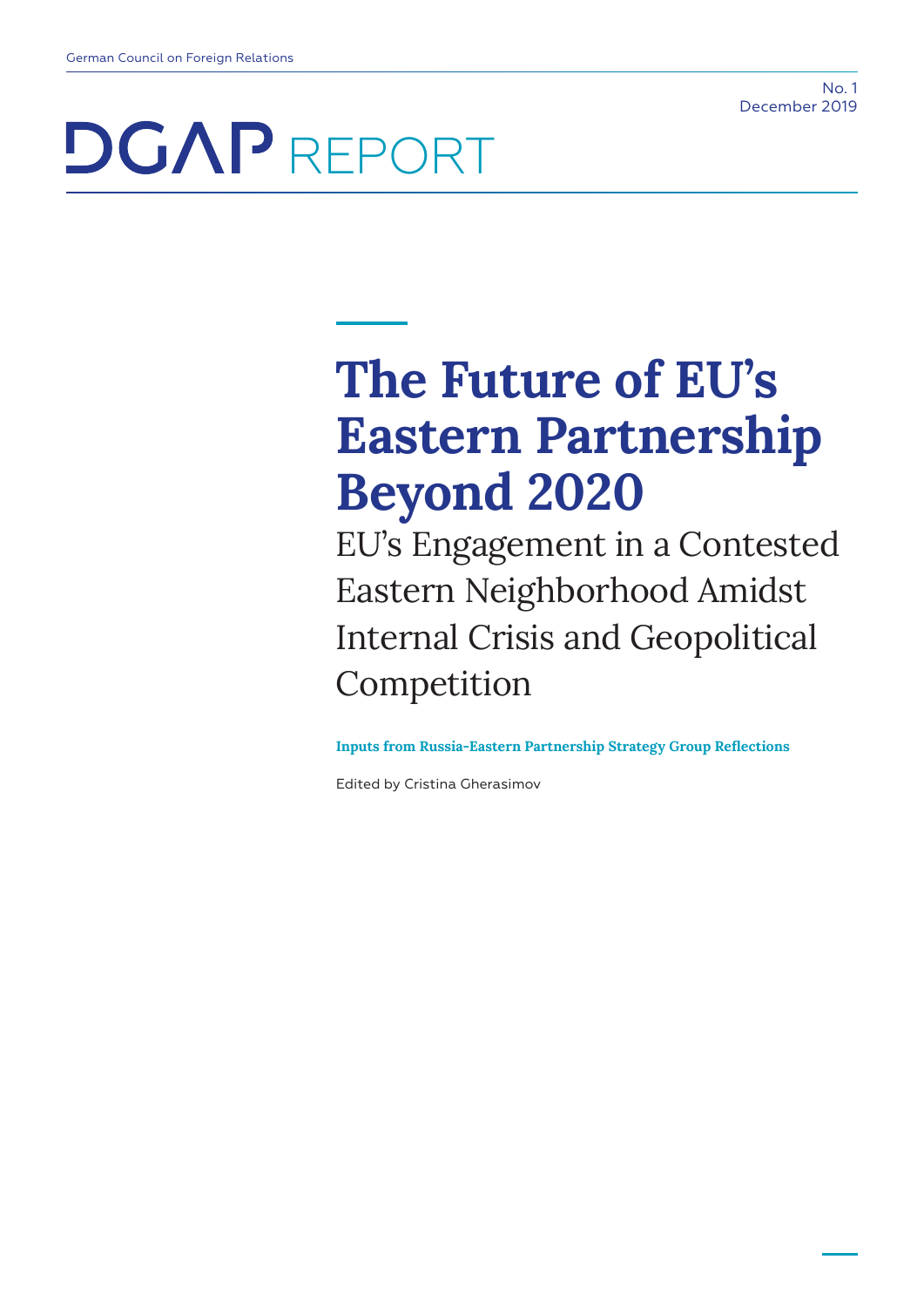

The Future of EU's Eastern Partnership Beyond 2020

**ACKNOWLEDGEMENTS: The papers in this report were written by participants and contributors to the Russia-Eastern Partnership Strategy Group organized by the German Council on Foreign Relations' Robert Bosch Center for Central and Eastern Europe, Russia and Central Asia. The work of this Strategy Group is presided by Manuel Sarrazin, MP, Green Party Spokesman on Eastern European Affairs and Chairman of the DGAP's Russia and Eastern Partnership Strategy Group. This report is realized with the support of the Robert Bosch Stiftung.**



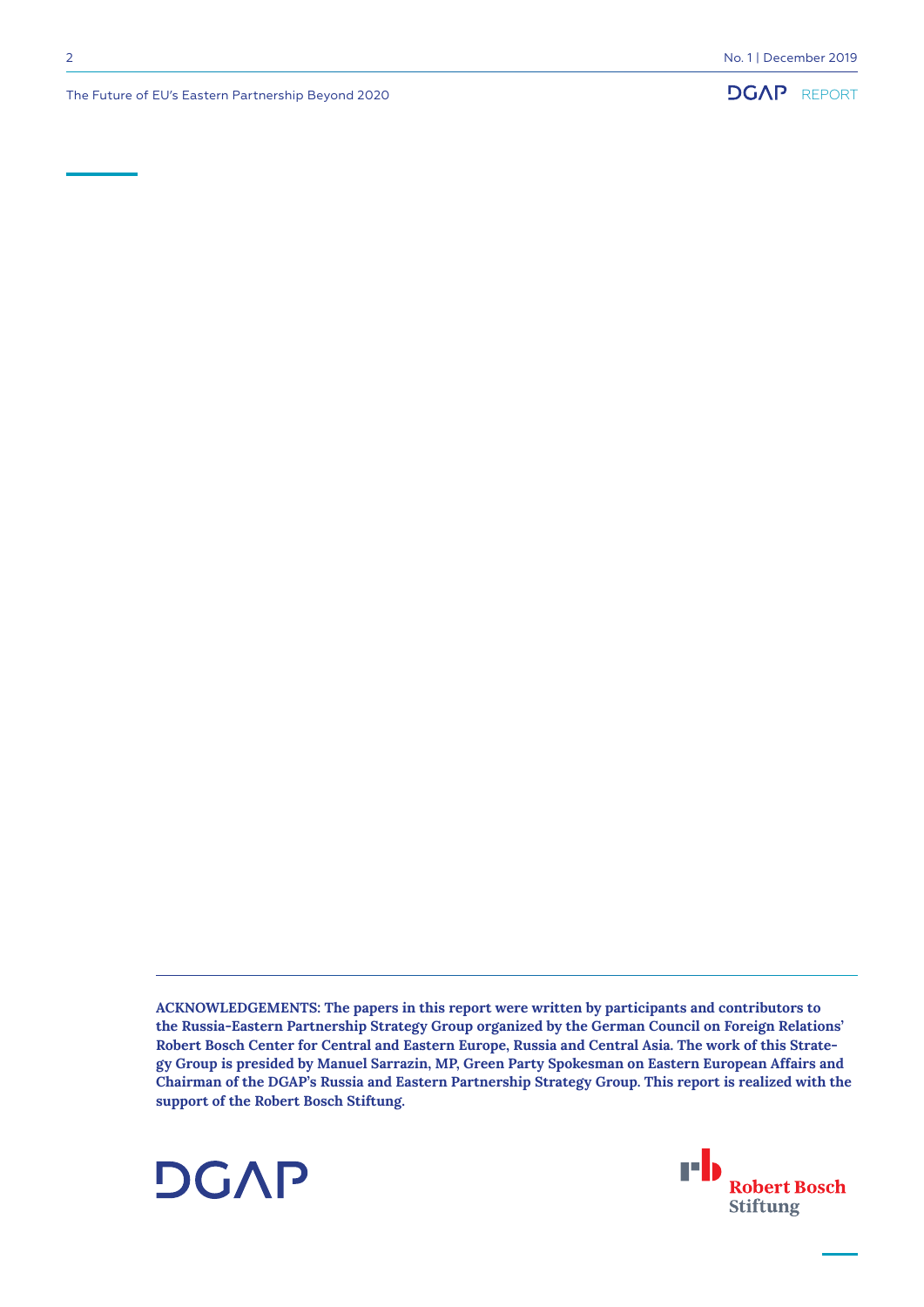# **Contents**

| <b>INTRODUCTION</b>                                                               |    |
|-----------------------------------------------------------------------------------|----|
| THE EU'S EASTERN NEIGHBORHOOD UNDER<br><b>DOMESTIC CHANGE</b>                     | 6  |
| <b>RETHINKING THE EASTERN PARTNERSHIP:</b><br><b>THE GERMAN PERSPECTIVE</b>       | 8  |
| THE RISE OF THIRD POWERS IN EASTERN<br><b>EUROPE AND WHAT IT MEANS FOR THE EU</b> | 11 |
| A NEW 'MOMENTUM' FOR THE EASTERN<br><b>PARTNERSHIP IN 2020</b>                    | 14 |
| <b>CONCLUSIONS AND RECOMMENDATIONS</b>                                            | 16 |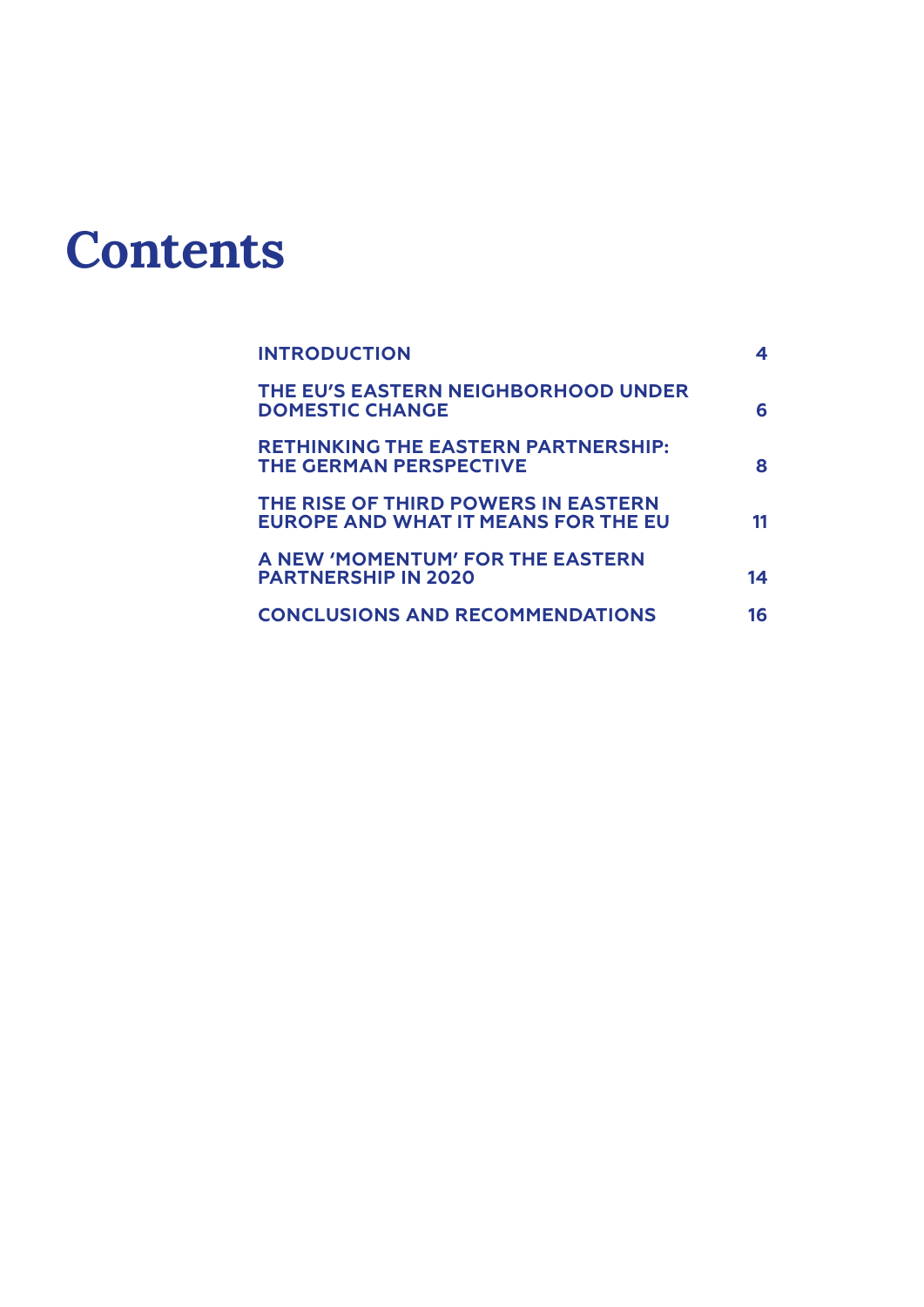# <span id="page-3-0"></span>INTRODUCTION

The year 2019 has marked the ten-year anniversary of the EU's Eastern Partnership (EaP) and seen the start of the development of a new strategy for the EaP, which is to be announced by mid-2020. A new European Commission took office on December 1, and according to its president, Ursula von der Leyen, "the European Union's future is shaped and tied in with the future of its neighbors and its partners. A stable, secure and prosperous region around our Union is therefore of paramount importance. The EU should be present and active across our neighborhood, cooperating on common challenges and opportunities and providing support for essential reforms."1 In her mission letter to Commissioner for Neighborhood and Enlargement Olivér Várhelyi, von der Leyen asked him to "take the Eastern Partnership to the next level" by proposing a new set of longterm policy objectives for the EaP.

*The EU lacks a clear strategy and a political vision for how to further engage with the eastern neighborhood*

The changing domestic and geopolitical environment of the last ten years, and its effects on the EaP countries and the EU member states make this a challenging task. Zigzagging sociopolitical and economic developments in the EaP countries, the capacity to act of the EU (and of Germany, a particularly important player in the region), and the rising influence of third powers in the region are among the main factors that have profoundly changed the nature of the relationship between the EU and its neighborhood. The changing context therefore needs to be considered in the design of the next set of policy objectives and instruments. The EU and its member states, however, lack a clear strategy and a political vision for how to further engage with the eastern neighborhood. This report analyzes these factors that the EU should consider when engaging with the EaP countries in times of crisis and external pressure beyond 2020.

In the opening chapter **Sergiy Gerasymchuk**, head of the South-Eastern Europe studies at the Foreign Policy Council "Ukrainian Prism," reflects upon the domestic developments in the last decade in the EaP countries and how they should be factored in the EU's policy thinking. The EaP countries did not evolve into the ring of stable and democratic friends that the EU had hoped for. They have experienced various degrees of change in their domestic politics and foreign policy orientations. While some embraced a pro-European reform agenda very quickly, others were more reticent. Moreover, the pro-European declarations of the most willing EaP countries – Georgia, Moldova, Ukraine – have not always been translated into full implementation of reforms. Georgia increasingly stalls in reforms and faces a highly unstable political environment. Moldova, with the exception of the recent half-year interregnum under the government of Maia Sandu (June-November 2019), is backsliding on its democratic progress. Ukraine not only struggles with entrenched oligarchic structures, including under its new president, Volodymyr Zelensky, but also faces an armed conflict with Russia in the Donbas region. Western countries have not always understood the nature of these changes and hence have lacked a strategy for how to address them.

As a result, a difficult relationship between the EU and these countries has produced a deep 'Eastern Partnership fatigue' in Europe and in the neighborhood in recent years. As the EaP was being conceptualized and launched, the EU was hit hard by the financial and economic crisis of 2008 and its reverberations. Since then, the EU has not only been dealing with ongoing internal challenges and divisions that have shifted the focus of Brussels and EU capitals inwards, it has also been in a constant mode of managing parallel external crises. While some member states are still interested in investing in and strengthening democratic and stable regimes on the EU's eastern border, others would like to reduce any such actions or initiatives. In his contribution, **Stefan Meister**, head of the Heinrich Boell Foundation Tbilisi Office – South Caucasus Region, analyses in particular Germany's capacity to act in the neighborhood in a changing geopolitical environment.

1 European Commission, Mission Letter, Commissioner-designate for Neighborhood and Enlargement, November 7, 2019. <https://ec.europa.eu/ commission/sites/beta-political/files/president-elect\_von\_der\_leyens\_mission\_letter\_to\_oliver\_varhelyi.pdf> (accessed November 19, 2019).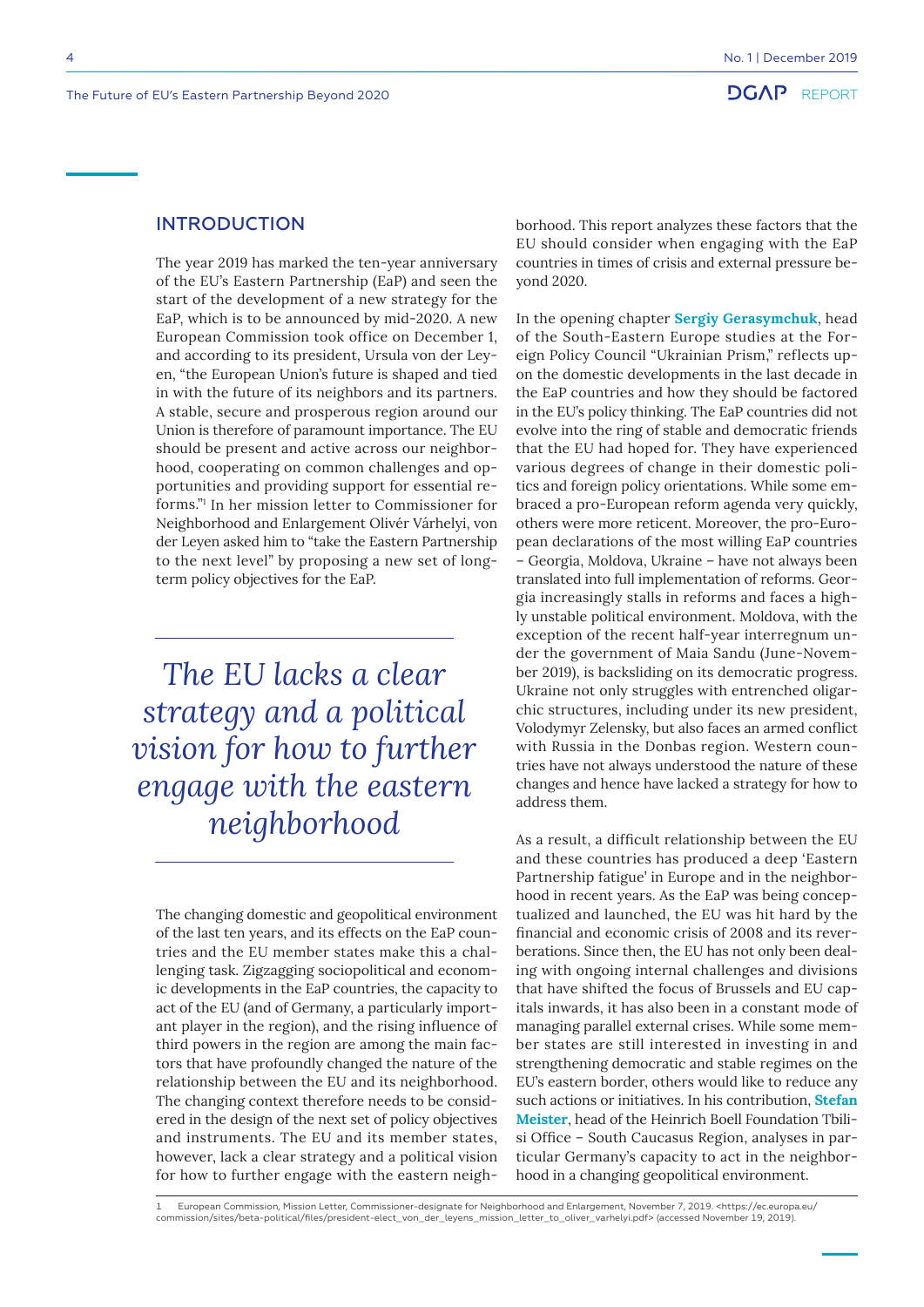The eastern neighborhood is at the crossroads of a new geopolitical configuration that developed in a direction that the EU did not envision when it launched the EaP. In the third chapter, **Stanislav Secrieru**, senior analyst at the European Union Institute for Security Studies, explains the rise of third powers in Eastern Europe and what it means for the EU. In the last decade the EaP countries have found themselves increasingly at the intersection of the interests of competing great powers that have changed the geopolitical environment. The ongoing conflict between an increasingly assertive and aggressive Russia and the West, the growing efforts at Russian-led regional integration, and increasing interests and financial investment from China as it implements its Belt and Road Initiative have put pressures on the EaP states. Additionally, a consensus between the EU and the United States on the region can no longer be taken for granted. Still, the EU needs a functioning security system on its eastern border while maintaining amicable relations with competing powers.

The hopes of the Eastern Partnership project have not been fully realized against this background of domestic challenges in EU member states, growing Russian assertiveness and third powers' influence shaping the new geopolitical and geo-economic environment of Eastern Europe, discontent with EU's slow and reactive mode of interaction with the EaP countries, lack of significant progress, and the emergence of new models of state development and foreign policy orientation in the EaP region. The EU needs a new approach towards its eastern neighborhood that would reflect these new realities.

The last chapter, authored by **Cristina Gherasimov**, research fellow at the German Council on Foreign Relations (DGAP), looks at whether the EU can use the June 2020 EaP summit to propose a common vision for its engagement with the region beyond 2020, and explains why the EU needs to offer a 'credible framework' for relations with its eastern neighbors.

The Conclusions and Recommendations section of this report draws on the main findings of the Russia-Eastern Partnership Strategy Group which met between January and December 2019 at the German Council on Foreign Relations, in Berlin.

### **Figure 1:** Democracy score in EaP countries between 2009-2018



The Freedom House "Nations in Transit Report" democracy score covers seven categories: electoral process, civil society, independent media, national democratic governance, local democratic governance, judicial framework and independence, and corruption.

## **Figure 2:** Corruption in EaP countries between 2009-2018



This indicator looks at public perceptions of corruption, the business interests of top policy-makers, laws on financial disclosure and conflict of interest, and the efficacy of anticorruption initiatives.

# **Figure 3:** Judicial independence in EaP countries between 2009-2018



This indicator assesses constitutional reform, human rights protections, criminal code reform,<br>judicial independence, the status of ethnic minority rights, guarantees of equality before the<br>law, treatment of suspects and p

Source for all figures: Freedom House, Nations in Transit Report data for 2009-2018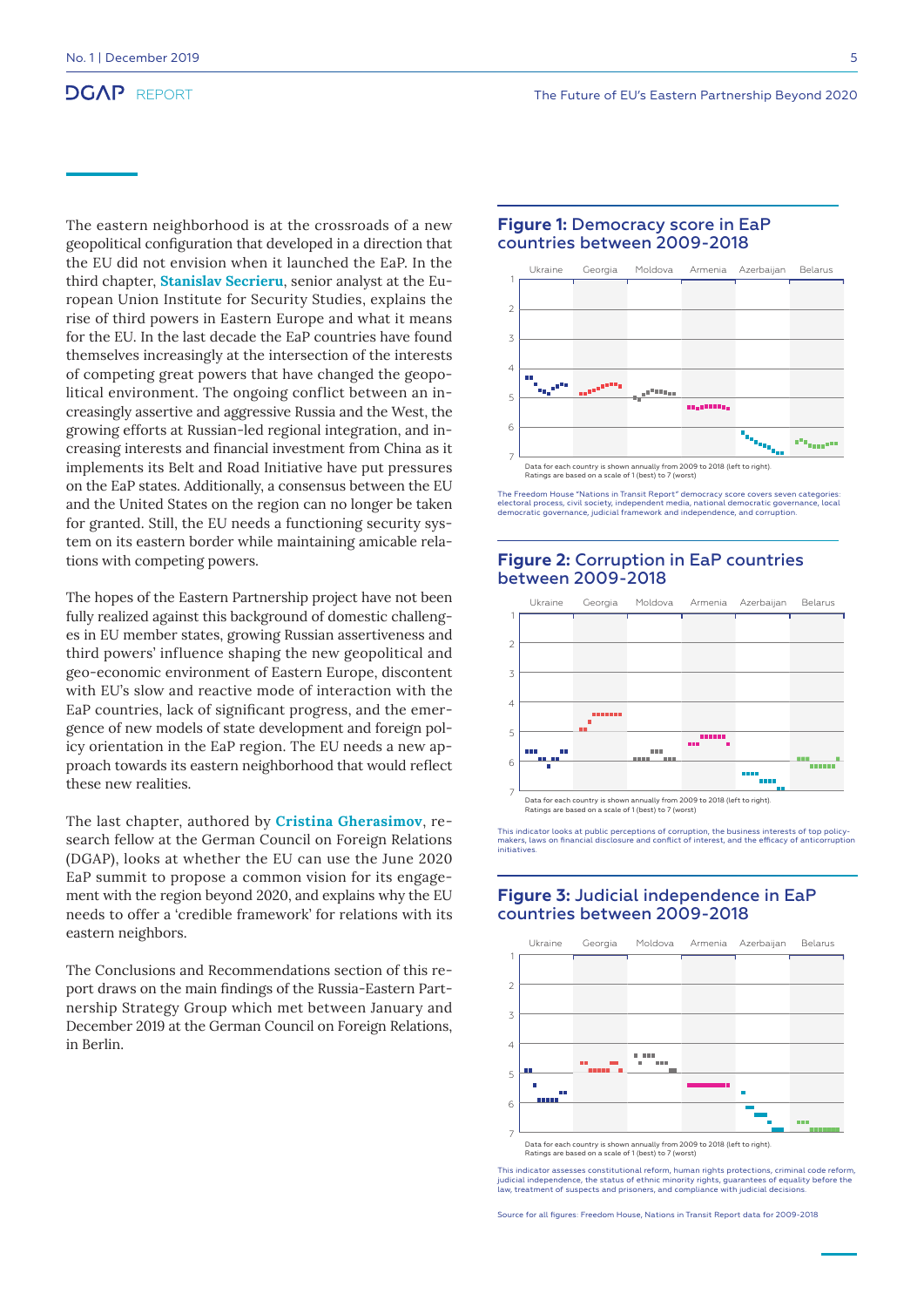# <span id="page-5-0"></span>THE EU'S EASTERN NEIGHBORHOOD UNDER DOMESTIC CHANGE

After the last wave of enlargement, the EU elaborated a new kind of policy toward its neighbors, one that is less focused on further enlargement and more on establishing neighborly relations with them. Brussels has invested economic and political resources into forming a democracy and security belt around the union. That was an overall objective of the European Neighbourhood Policy, but for six eastern neighbors – Armenia, Azerbaijan, Belarus, Georgia, Moldova, and Ukraine – the EU has applied a tailored approach under the Eastern Partnership (EaP), which was brokered mostly by Poland and Sweden. The EaP set up thematic platforms for multilateral dialogue and cooperation among the six partner countries, the member states, the European Commission and other EU institutions. The themes are good governance, stability, democracy, economic integration and convergence with EU policies, energy security,

and people-to-people contacts. The expert communities in these countries complain that security dimension is missing, however.

Although the EaP fueled many reforms in these areas in the countries concerned, the six still vary in their level of democratization and Europeanization. They also have different approaches in their relations with the EU (Georgia, Moldova, and Ukraine signed Association Agreements that were game-changers for setting reform agendas and accelerating their implementation), with Russia (which claims the EaP countries are part of its natural sphere of interest), and with other players active in the region.

**Armenia and Belarus** are the EaP countries politically closest to Russia and most distant from the EU. Russian domination affects their domestic agenda and limits the speed of their reforms. The recent developments in Armenia do not prove that the country's domestic transformation is irreversible. In Belarus there is absolutely no ground to expect any



Source: Freedom House, Nations in Transit Report data for 2018; Flags: Vathanx, https://www.iconfinder.com/iconsets/world-flag-icons (CC BY-NC 3.0 NL)

# **Figure 4:** Eastern Partnership Countries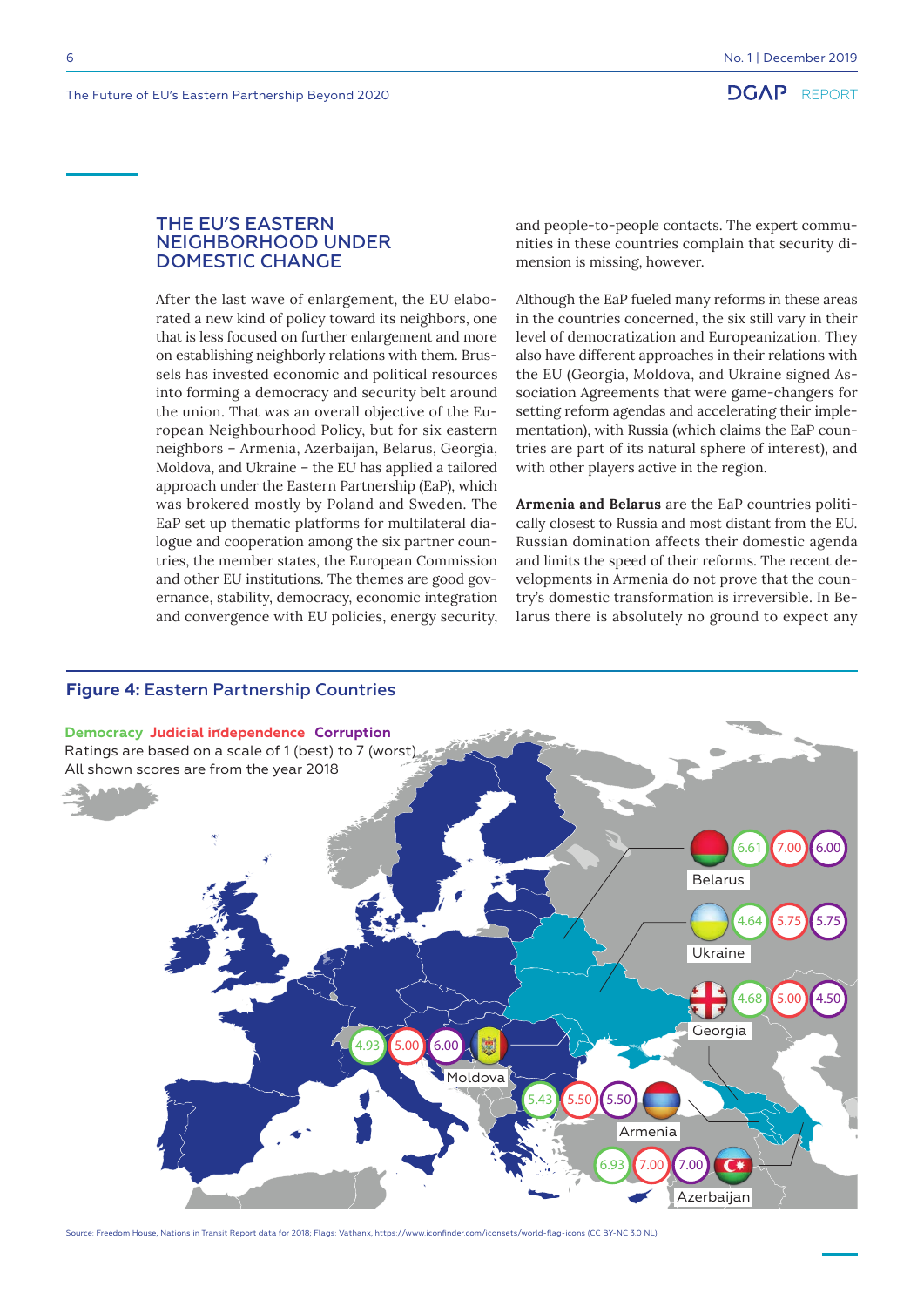serious political changes. Both countries often attempt to demonstrate their sovereignty and independent foreign policy but de facto they have to subordinate their choices to Russian priorities (their voting record on Ukraine-related resolutions in the United Nations General Assembly is indicative in this regard). This subordination is ensured by their close economic ties with Russia and the Russian military presence on their territory.

Under such circumstances it is highly unlikely that Armenia or Belarus would be willing and could change their relations with Russia and follow a European path. Both accepted membership in the Eurasian Economic Union, the Russian project designed as the alternative to EU integration. Russia can always use its economic, political, and security leverage to prevent any Western pivot by Armenia or Belarus, to ensure the loyalty of their political elites, and to limit the path of the reforms in both countries. Russia's propaganda also labels them as belonging to its exclusive zone of influence, signaling to the EU to abstain from additional integration efforts.

The same is true for **Azerbaijan**. Although it is less economically dependent on Russia, it still bears the burden of the frozen conflict with Armenia over Nagorno-Karabakh and relies on Russian security guarantees, including supplies of weapons, that prevent it from breaking ties. Besides, the country's authoritarian system, distinct lack of good governance, elimination of any kind of opposition, and lack of drivers for reforms (for example, an Association Agreement) limit its European integration and makes its democratization prospects murky.

The situation is different with **Georgia**, **Moldova**, and **Ukraine**. The explicit will of the voters who supported the pro-European elites in these countries and the signing of Association Agreements (which catalyze greater alignment with the EU and fuel trade with it) ensured significant progress in reforms, democratization, and Europeanization alongside an economic reorientation toward European markets. Besides, the open conflicts between Russia and Georgia in 2008 and between Russia and Ukraine since 2014, as well as the frozen conflict in Moldova since 1992, prevent these countries' security cooperation with Moscow. On the contrary, they perceive Russia as the main source of their security challenges.

However, this does not mean the Europeanization agenda is irreversible or inevitable for Georgia, Moldova, and Ukraine. Notwithstanding the progress they have made, weak and corrupt elites that are rhetorically at least pro-Europe often compromise the idea of European integration per se. Slow and costly reforms also cause disappointment and "European fatigue" among the populations. In the case of Moldova, the attempt of Maia Sandu's short-lived government to accelerate reforms failed and the authoritarian trend endures. In all three countries, some politicians use security arguments to excuse lack of democratization and delays with the implementation of vital reforms.

Russia's hybrid aggression against the three countries that signed Association Agreements with the EU should not be underestimated. It does its best to make the price of European integration high for Georgia, Moldova, and Ukraine. Simultaneously, Russia's assertiveness is growing and its propaganda labels these countries as weak or failed states to limit European enthusiasm toward them and thus integration efforts.

In order to ensure further progress in the democratization and Europeanization of the EaP countries, additional efforts are needed. The experience of the Central and Eastern European EU member states proves that imposing conditionality alongside an explicit and credible accession perspective can significantly accelerate reforms. Adoption of EU norms and regulations can increase considerably with the launch of accession negotiations.

Given Russia's assertive approach and hybrid methods in the EaP countries, the EU also has to take into consideration their security concerns and invest more into hard security for them. Otherwise the prospects of converting the EaP countries into a European security and democracy belt will remain poor.



**Sergiy Gerasymchuk** is the deputy chairman of the board and the head of South-Eastern Europe studies at the Foreign Policy Council "Ukrainian Prism"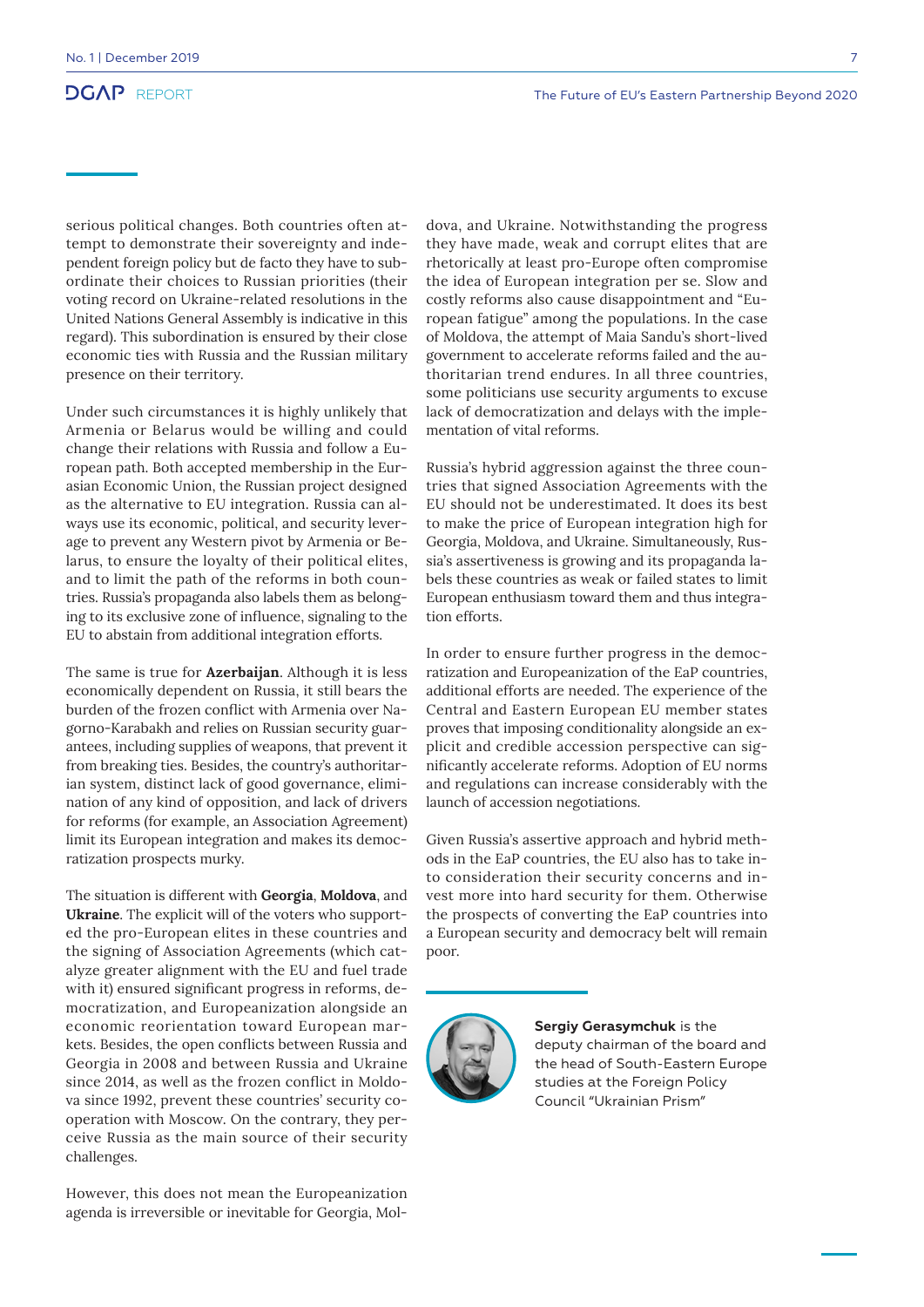# <span id="page-7-0"></span>RETHINKING THE EASTERN PARTNERSHIP: THE GERMAN PERSPECTIVE

#### **Changing Environment**

Ten years after the launch of the EU's Eastern Partnership (EaP), its main aims have not changed. The goal remains to create stable states in its eastern neighborhood, to open markets there, and help to transform the six countries concerned<sup>1</sup> into market economies and democracies. Despite some successes when it comes to Deep and Comprehensive Free Trade Agreements, Association Agreements, and visa-liberalization in the case Georgia, Moldova, and Ukraine as well as the growing role of civil societies in challenging selfish elites, typical post-Soviet patterns of vested interests, corruption, informal politics, and the lack of rule of law are still present in all six. At the same time, the environment in which the EaP policy is implemented has changed, and the EU itself and its relationship with the United States are in deep crisis. The conflict with Russia over the common neighborhood, most visible in the annexation of Crimea and the war in the Donbas region of Ukraine, has become a key challenge for the EaP. It also fuels the discussion among EU member states about how far they can go to integrate these states against Russia's wishes.

*EU's decision-making processes are now unable to cope with the stress test posed by too many crises*

Furthermore, the difficult relationship with Turkey, the war in Syria, the conflict with Iran, and China's growing activities in Eastern and East-Central Europe create a new environment for the EU's neighborhood policy. The deterioration in relations with the United States challenges not only global trade

and the economic basis for welfare in the EU but also the role of NATO in European security. The EU is not prepared for these comprehensive foreign and security challenges, and its member states are divided on how to react to them. At the same time, they lack serious political will to further integrate and to strengthen the role of EU institutions.

The challenges for the EU from the departure of the United Kingdom, growing populism, digitalization, terrorism, and migration fuel trends toward nationalism and national solutions to common problems. While in the past the EU was always more united in situations of crisis, its decision-making processes are now unable to cope with the stress test posed by too many crises. The lack of leadership or willingness to invest more resources in a common foreign and security policy becomes even more visible in the eastern neighborhood and the Balkans. The EU's new High Representative for Foreign Affairs and Security Policy, Josep Borell, has argued that the main priority of the EU should be these two regions, and that if the EU fails here it will fail as a global actor.<sup>2</sup> At the same time the block put by Denmark, France, and the Netherlands on the accession process for Albania and North Macedonia will also have consequences when it comes to developing any ambitious ideas with regard to the frontrunner states in the EaP, no matter what the European Commission or the high representative say.

#### **Germany's Role and Ambitions**

Germany – the biggest economy in Europe as well as one of the main drivers for eastern enlargement after the Cold War and the EU's policy toward Russia and the post-Soviet countries – is not willing and not able to lead the EU in the way needed in this situation. Its support for the Nord Stream 2 pipeline also divides the member states, and it undermines the stabilization and transformation policy of the EU toward Ukraine.<sup>3</sup> While enlargement was crucial in stabilizing Europe and its eastern borders as well as in opening up new markets and providing a cheap labor force for German industry, Berlin's main aim toward the EaP countries has always been stabilization, not integration.

Germany now faces a dilemma. Its elites and society are traditionally very cautious about provoking Rus-

Armenia, Azerbaijan, Belarus, Georgia, Moldova, and Ukraine.

<sup>2</sup> "EU Top Diplomat Nominee Urges Bloc to Look East," Financial Times, October 7, 2019. <https://www.ft.com/content/4b564d78-e919-11e9-a240- 3b065ef5fc55> (accessed October 20, 2019).

<sup>3</sup> Stefan Meister, "Nord Stream 2: The Dead End of Germany's Ostpolitik," Berlin Policy Journal, February 20, 2019. <https://dgap.org/en/think-tank/ publications/further-publications/nord-stream-2-dead-end-germanys-ostpolitik> (accessed October 20, 2019).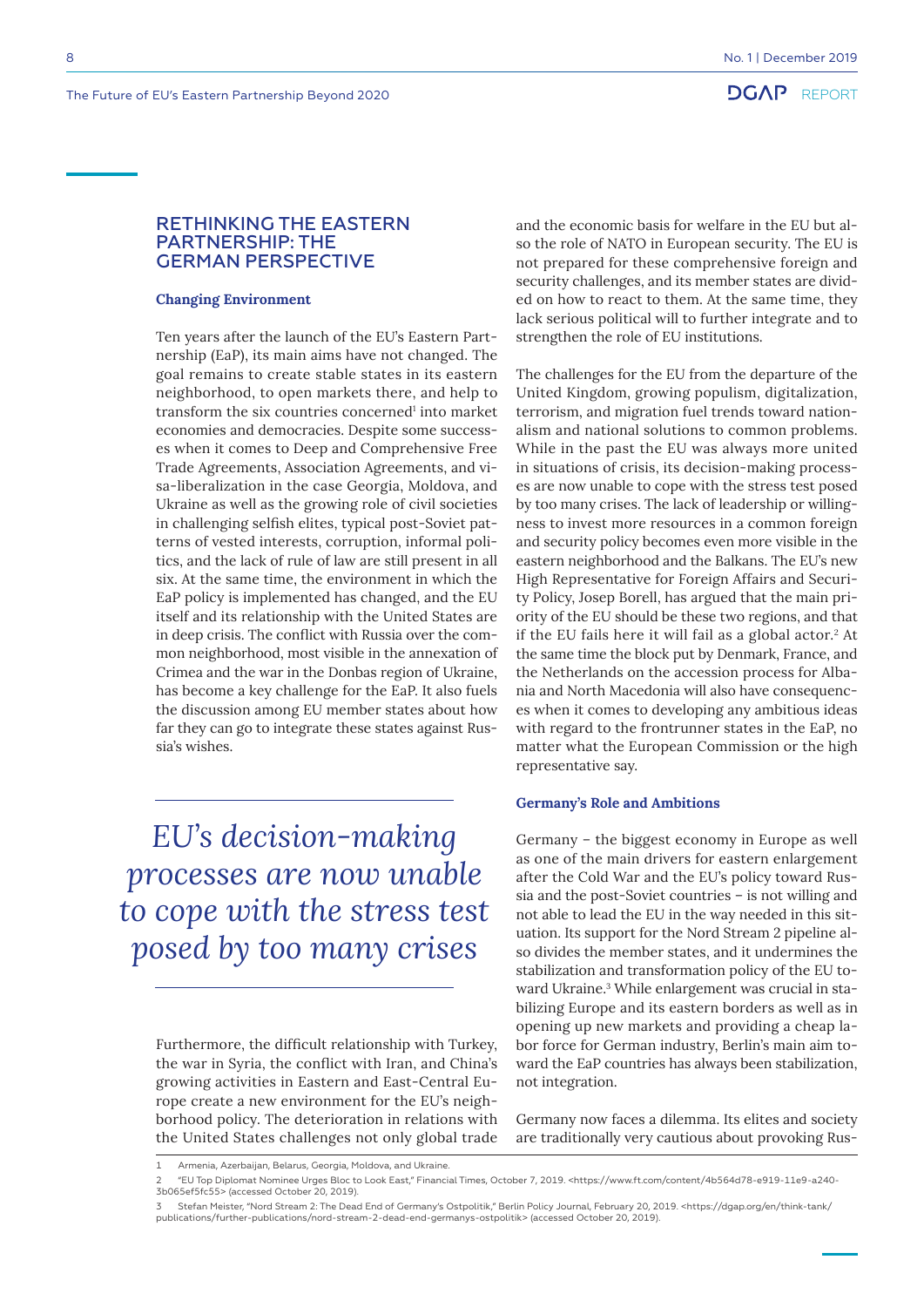sia in their common neighborhood and are willing to accept a Russian sphere of influence. Russia still is a key supplier of gas and oil to German industry and is seen by many as a stabilizer for the whole post-Soviet region. However, as a result of the conflict in Ukraine, Moscow has become in the eyes of many German elites a destabilizing actor in the common neighborhood – one that stands against international law, democratization, and the rule of law, and creates or uses conflicts to keep its "near abroad" under control. Germany plays a leading role in maintaining the EU sanction regime against Russia in the context of the annexation of Crimea and the war in Donbas, but at the same time it wants to settle the conflict with Moscow and develop a new modus vivendi.

Against this background, there is no appetite in Germany for further enlargement of the EU. The May 2019 parliamentary motion of the ruling Christian Democratic Union/Christian Social Union and Social Democratic Party coalition in the Bundestag on the occasion of the tenth anniversary of the EaP4 shows that the country's current leadership is stepping back from its earlier position, shown in its 2017 motion, and is more openly arguing against a membership perspective for the six countries.5

The idea of a European *Ostpolitik*, the latest initiative of the German Foreign Office and promoted by Foreign Minister Heiko Maas, goes in the right direction by attempting to improve communication and coordination between Germany and EU member states in East-Central Europe on policy toward the EaP region.6 But, at the same time, this initiative reflects the lack of vision in Germany. It is an inward-looking policy for the EU that offers more intense exchange on eastern policy between Germany and Central Eastern member states rather than a conceptual or even strategic policy toward the neighborhood.

This lack of ambition and leadership reflects the status quo approach of German foreign policy in many areas under the current government. As the coalition's May 2019 motion argues, there should be more economic cooperation and civil-society funding for the EaP countries but no further steps to integrate them or to upgrade the EaP. The motion supports differentiation and the "more for more" principle, and Germany is a country that invests a lot into economic development, educational exchanges, legal reforms, and democratization in the EaP countries.

*There is need for a discussion about how to face the security challenges in all EaP countries*

But to go beyond the current policy, which has not helped to overcome their domestic problems, and to rethink why many initiatives have failed, is not part of the government's approach. "Keep it up" is the logic of Germany's policy.

### **Ahead of Germany's EU Presidency in 2020**

Germany's EU presidency in the second half of next year and the demand from the Bundestag for debates about the further elaboration of the EaP after 2020 (without specification), along with the start of a new European Commission, could offer an opportunity for new initiatives. But neither new European Commission President Ursula von der Leyen nor the current German decision-makers will perceive neighborhood policy as crucial. Although the EU has undergone a comprehensive, structured consultation process on the EaP, to which nearly everybody could contribute, there is no clarity as to what comes next and how to use this feedback.<sup>7</sup> Even though von der Leyen asked in her mission letter to the new commissioner for neighborhood and enlargement for the development of new long-term policies for the EaP's next decade,<sup>8</sup> political will from the member states is needed to go beyond by the issues she mentions, like

<sup>4 —</sup> Deutscher Bundestag, "Antrag der Fraktionen CDU/CSU und SPD, 10 Jahre Östliche Partnerschaft der Europäischen Union – Für eine intensive<br>Zusammenarbeit auf dem Weg zu Wohlstand, Sicherheit und Demokratie," May 7, 2019. Zusammenarbeit auf dem We<br>(accessed October 19, 2019).

<sup>5</sup> Deutscher Bundestag, "Antrag der Fraktionen CDU/CSU und SPD, Östliche Partnerschaft der Europäischen Union entschlossen gestalten und konsequent fortsetzen," June 27, 2017. <http://dip21.bundestag.de/dip21/btd/18/129/1812942.pdf> (accessed October 19, 2019).

<sup>6</sup> Auswärtiges Amt, Begrüßungsrede von Außenminister Heiko Maas anlässlich des Berliner Forums Außenpolitik, <https://www.auswaertiges-amt.de/ de/newsroom/maas-berliner-forum-aussenpolitik/2164430> (accessed October 20, 2019).

<sup>7</sup> European Commission, "Vertretung in Deutschland, EU startet Konsultationen über die künftige östliche Partnerschaft," July 26, 2019. <https:// ec.europa.eu/germany/news/20190726-konsultation-oestliche-partnerschaft\_de> (accessed October 19, 2019).

<sup>8</sup> European Commission, Mission Letter, Commissioner-designate for Neighborhood and Enlargement, September 10, 2019. <https://ec.europa.eu/ commission/sites/beta-political/files/mission-letter-laszlo-trocsanyi\_en.pdf> (accessed October 19, 2019).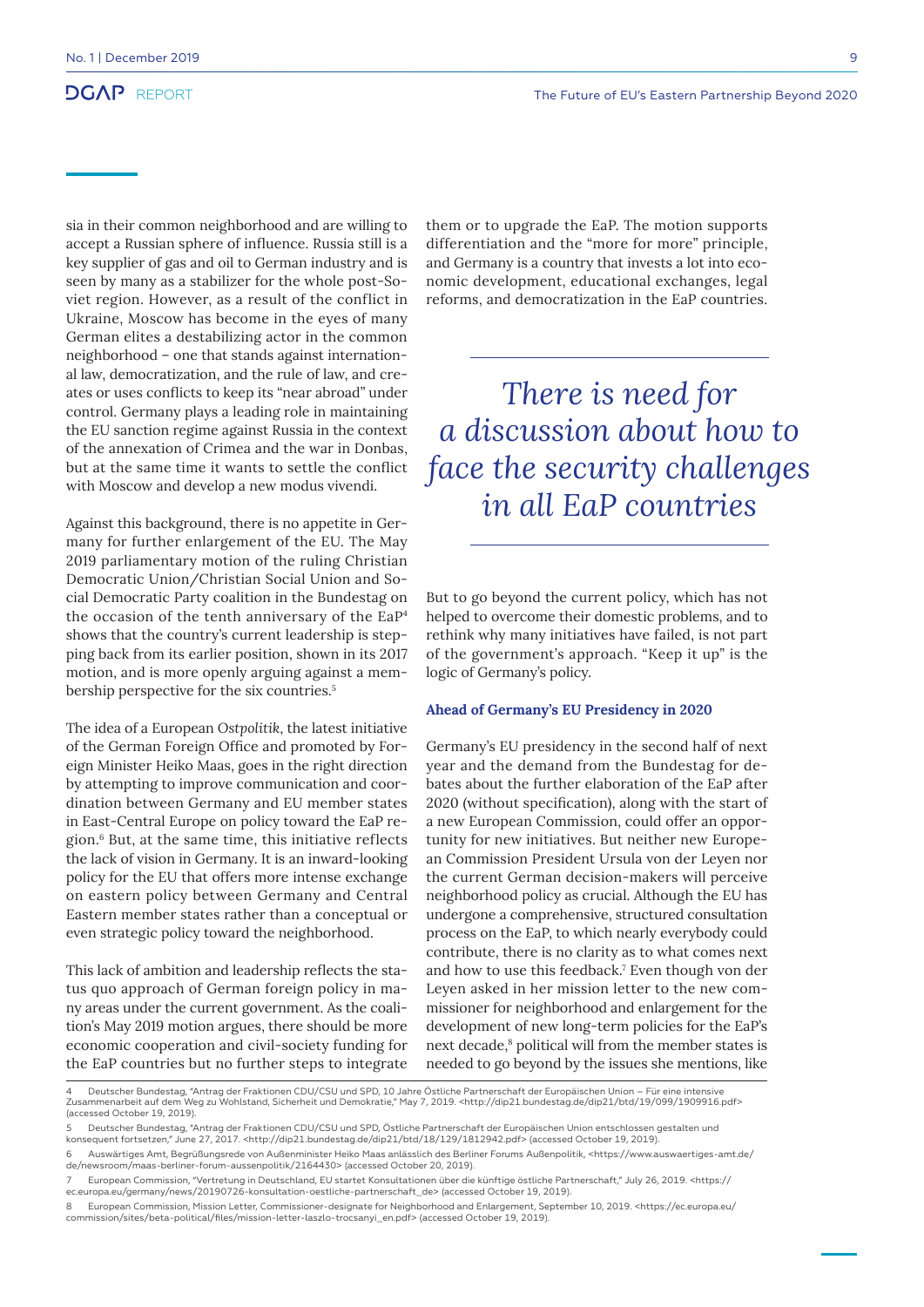the implementation of the Association Agreements or the full use of the Support Group for Ukraine. Therefore, there will be more actions such as youth exchanges, educational projects, and funding for civil society with German support, but no serious political debate about a vision for the future of the EaP countries in relation to the EU.

*There will be no NATO membership for EaP countries anytime soon*

The creation of the new position of an EaP ambassador is symptomatic of Germany's eastern neighborhood policy. This could be a strong signal that it wants to upgrade its EaP policy and lead the EU in the neighborhood together with those member states that also have an EaP ambassador.<sup>9</sup> However, there is neither vision nor direction for action for this new position. The EaP ambassador appears to have no decision-making responsibilities and seems to focus on improving communication with the other member states. This is another step that is a reaction to the dynamics in the EU rather than in the neighborhood, and the holder of the position has no mandate to challenge the status quo in Germany's EaP approach.

Beside the discussion about more sectoral integration<sup>10</sup> in the likes of digitalization, roaming and energy, there is need for a discussion about how to face the security challenges in all EaP countries, how to improve their socioeconomic development, and how to overcome their post-Soviet legacy. In early 2020 Germany will have a new, more liberal law on labor migration for some sectors; it could open up these areas of the labor market for those EaP countries that have a visa liberalization agreement with the EU. There will be no NATO membership for EaP countries anytime soon, but the EU could support the transformation and modernization of their security institutions, including in areas of human security. As long as key member states are not discussing the main areas of development for the societies of the EaP countries and not linking EU policy more closely to their civil-society support, the EU will keep failing in its goal of creating stable democracies and market economies in its eastern neighborhood.



**Dr Stefan Meister** is an associate fellow at the German Council on Foreign Relations (DGAP) and the head of the Heinrich Boell Foundation Tbilisi Office – South Caucasus Region

<sup>9</sup> Other EU member states with ambassadors-at-large for EaP are Bulgaria, the Czech Republic, Estonia, Latvia, Lithuania, the Netherlands, Poland, Romania, Sweden, and Slovakia.

<sup>10</sup> Radio Free Europe / Radio Liberty, "Poland proposes closer ties for EU Eastern Partnership nations," May 14, 2019. <https://www.rferl.org/a/poland-<br>proposes-closer-ties-for-eu-eastern-partnership-nations/29940556.html>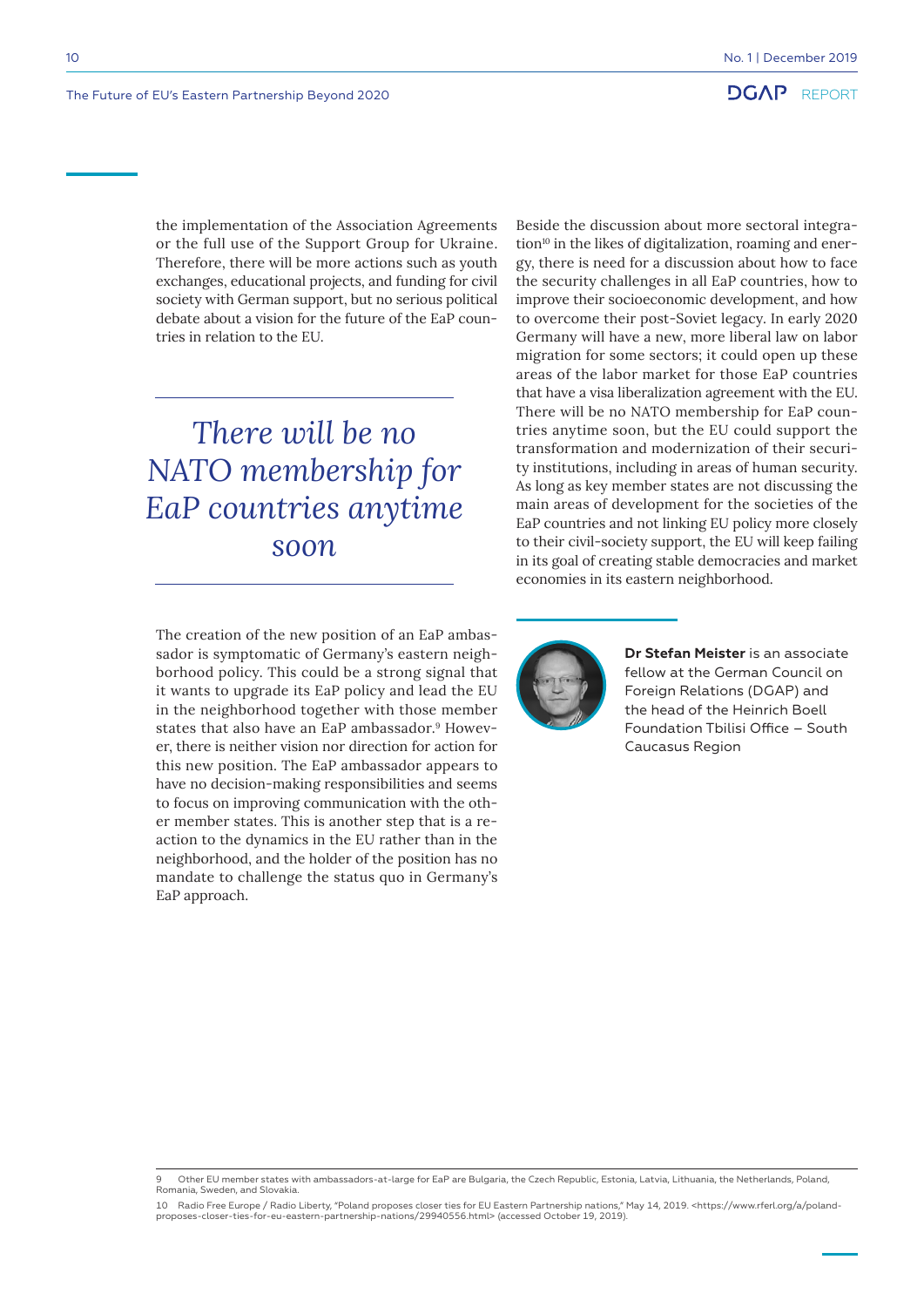# <span id="page-10-0"></span>THE RISE OF THIRD POWERS IN EASTERN EUROPE AND WHAT IT MEANS FOR THE EU

The EU has expanded its footprint in its eastern neighborhood over the last decade. But so did some "third powers," meaning a group of countries other than Western ones and Russia. In the space of ten years China has become one of the top five trading partners of each of the countries of the Eastern Partnership (EaP), while Turkey is also among the top five for some of them. The Arab Gulf states have extended their diplomatic representations, made their first lucrative investments, and launched direct flights to the EaP capitals. China has opened cultural centers across the region, while Iranian tourists flock in greater numbers to Armenia and Georgia. Turkey supplied Ukraine with its first attack drones, while Israel helped Azerbaijan strengthen its naval forces in the Caspian Sea. Compelled since 2014 to focus more on Russia's malign actions in the region, the EU overlooked the rise of the third powers. As the EU mulls upgrading its eastern neighborhood policy in 2020, it needs to better understand the greater presence of the third players there, to assess their influence and impact, and to devise a set of responses.

*The EU needs to better understand the greater presence of the third players in the EaP countries*

#### **Reciprocal Embrace**

Two mutually reinforcing trends explain the rise of the third powers in the EU's eastern neighborhood: their growing relative power at the global level and the greater penchant of the EaP states for diversifying their economic and diplomatic ties.

The third powers' greater presence in the region is linked to their respective transformations. Over the last decade or two, almost all of them became more prosperous, more potent militarily, and/or more confident diplomatically. As their standing as international powers rose, they became more outward-looking. As a result, the third powers' outreach has extended to regions previously untouched or where they had played only a minor role. The EU's eastern neighborhood is a case in point.

However, this does not mean that the EU's eastern neighborhood has become a priority for the third powers; their vital security and economic interests still lie elsewhere. Iran and Turkey focus overwhelmingly on managing wars and supporting clients in the Middle East. China's foreign policy resources are mostly channeled to ensuring preeminence in the Pacific Asia. Nevertheless, the third powers do not hesitate to seize any opportunities in the region to make financial gains, to recruit diplomatic support for their international initiatives, to secure access to the natural resources necessary to sustain their respective economic boom, to obtain military and space technologies, or to gain access from there to the vast European market. So far, this opportunistic approach has tended to pay off.

This drive to exploit opportunities falls on fertile ground in the region. Guided by imperatives to avoid, diminish, or escape from overreliance on any single power, the EaP states eagerly welcome and also encourage the third powers' overtures. They facilitate or remove visa requirements, bestow honors and titles on their leaders, organize trade missions, and invite wealthy investors to attend business forums. This approach is often a reaction to Russia's military and economic assertiveness across the region. For this reason, outreach to the third powers is practiced not only by Moldova and Ukraine, who have sustained trade restrictions from Russia prior to and after signing their EU Association Agreements, but also by Armenia and Belarus, which are Russia's economic and military allies. For example, as Russia openly conditioned in 2019 further financial assistance to Belarus to closer economic and political integration, the latter contracted a \$100 million loan with the China Development Bank and it is negotiating another \$500 million loan with it. The more Russia pushes its neighbors, the keener they are to initiate and deepen relations with the third powers to fend off economic pressure, defend their political sovereignty, and, if possible, reach a deal with Moscow on better terms.

At the same time, the EaP countries leverage their growing relations with the third powers to elude or weaken the EU democratic conditionality. The region's authoritarian rulers wish to signal to the EU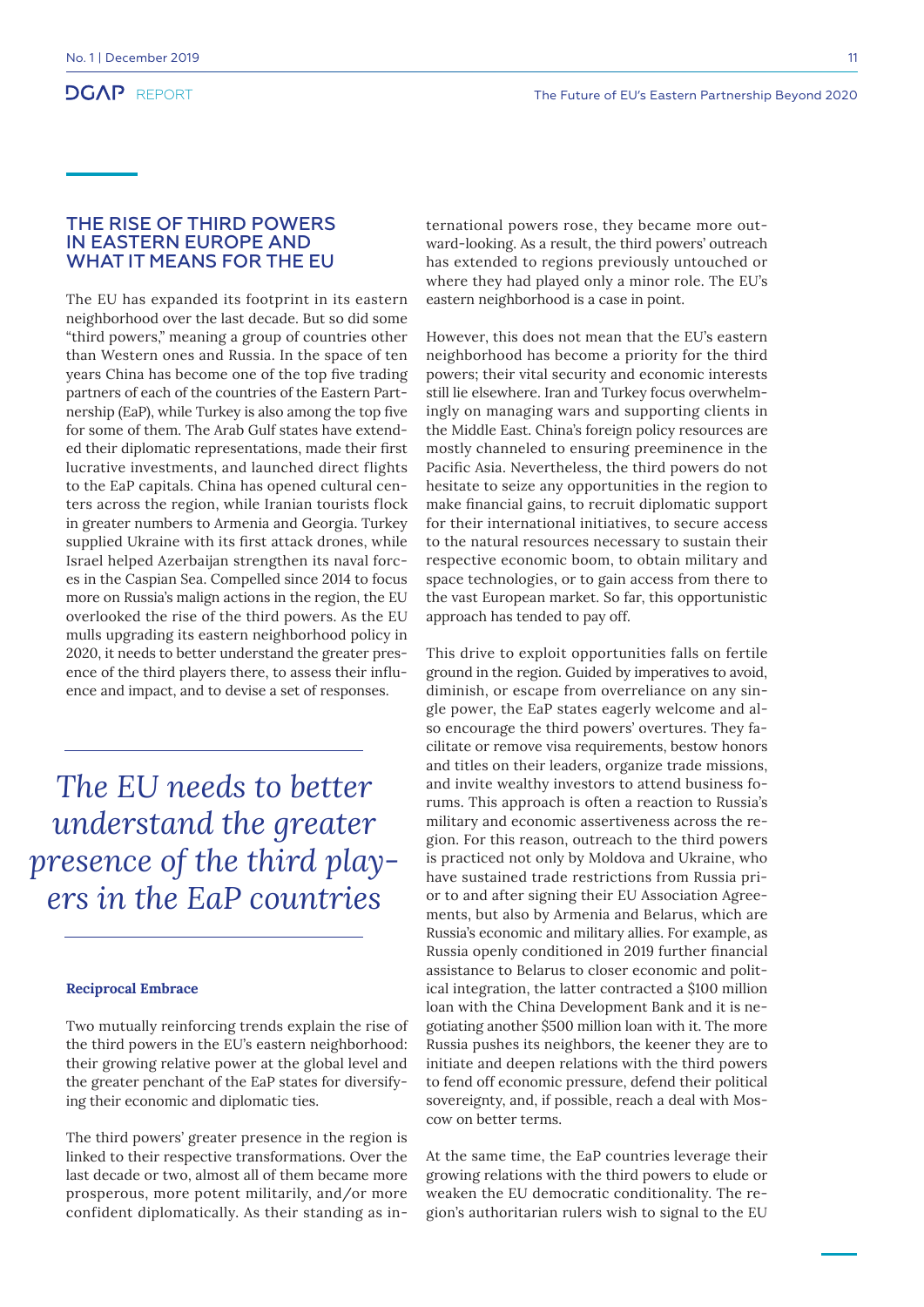that they have alternative sources of international legitimacy and funds if it does not soften or give up on its principled stance (for example, regarding the release of political prisoners, respect for free media, and conducting free and fair elections). Thus, the third powers' rise has direct implications for the EU's neighborhood policy.

#### **A Blessing and a Curse**

The rise of the third powers in its eastern neighborhood simultaneously upholds and undermines the EU's interests. They contribute to the capacity of the EaP states to survive sustained economic shocks induced externally on purpose. Seen this way, they are stabilizers acting in tune with the EU policy goals. China's burgeoning agricultural imports from Ukraine (it became a top-five purchaser of Ukrainian food products in 2018) make Russia's market-access lever over the country less effective. Similarly, more transport connections, visa-free regimes, and a larger influx of tourists from the third powers weakens Russia's capacity to use tourist flows as a political lever. The number of visitors from China to Armenia increased by 107 percent in first nine months of 2018, albeit from a low base. The trend is expected to continue after the two countries signed a visa-exemption agreement this year. In Moldova, a growing volume of remittances from the third powers (for example, Israel, Turkey, and the United Arab Emirates) is challenging Russia's position as the second principal source (after the EU) of such funds and thus erodes another of the Kremlin's lever. Investments and the potential relocation of production from the third powers could help integrate the EaP states in global chains of production, thus helping to diversify their economies. For example, an Israeli company has invested \$85 million in a plant in Georgia that produces spare parts for manufacturers of civilian aircrafts, such as Airbus, Boeing, and Bombardier.

In the political field, more often than not the third powers support the territorial integrity of the EaP states or at least take a neutral stance on the issue. While Turkey and Arab Gulf States voted for the 2008 UN resolution on Nagorno-Karabakh supporting the territorial integrity of Azerbaijan, China refrained from vetoing the 2014 UN Security Council resolution condemning the "referendum" in Crimea, leaving Russia isolated. The third powers also often play a positive role in the management of the protracted conflicts in the region. For instance, Turkey negotiated the release of Tatar leaders from annexed Crimea in 2017 and Iran helped calm down the situation between Armenia and Azerbaijan in the wake of the Four-Day War in Nagorno-Karabakh in 2016. Arguably, the more they are drawn in economically into the region, the more they will care about the security of their newly acquired assets, of infrastructures that facilitate trade, and of their citizens who reside or spend vacations there. This could have a positive impact on security in the region by reducing the appetite of other powers to resort to force there.

However, there is another side of the coin that is less positive for the transformative agenda the EU has for the region. Sometimes the third powers blunt the EU's normative influence by floating the possibility of or offering loans lacking any conditionality to the EaP countries. For example, as the EU suspended financial assistance to Moldova, whose authorities embarked on an authoritarian path, the govern-

*A greater economic presence of the third powers might undermine EU's efforts to strengthen the rule of law*

ment approached the Chinese Development Bank for a \$190 million loan to repair the country's roads. Injections of cash from the third powers can alleviate the financial situation in the EaP countries in the short term, but they may also lead to a debt trap and imperil the macroeconomic stability of borrowers in the long term, due to much higher interest rates than those offered by the EU financial institutions. Another effect of the greater economic presence of the third powers is the swelling of trade deficits run by some EaP states as the value of their imports from, say, China or Turkey often grow faster than their exports to these countries. For example, in last decade, Belarus's negative trade balance with Turkey swelled from \$108 million to over \$600 million.

The third powers also often lack, or have a weak tradition when it comes to, the application of the rule of law. Therefore, they might export harmful,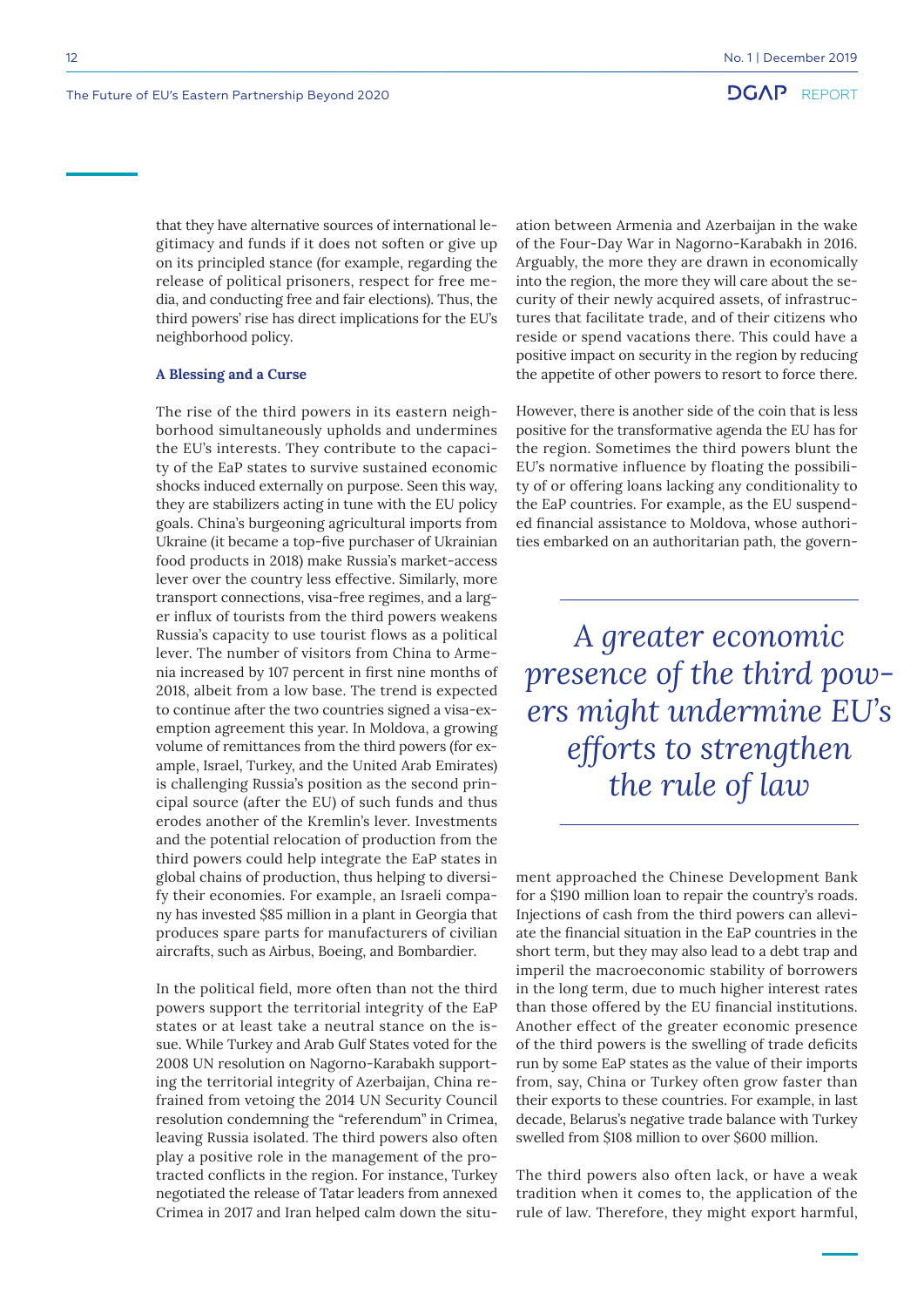non-transparent business practices or promote authoritarian solutions in the political realm in the region. For example, Turkey's recent campaign against the Gülenist movement network and to repatriate, sometimes forcefully, its members living abroad have led to human-rights violations in the EaP countries to which their governments were accomplices. Turkey appears to have relied on its economic clout to ensure the cooperation of the local authorities. Thus, a greater economic presence of the third powers might undermine EU's efforts to cultivate and strengthen the rule of law in the region.

### **The EU's Transformative Power in a Multi-Player Neighborhood**

The third powers' growing footprint in the EU's eastern neighborhood is not a passing phenomenon; it is a trend that heralds a change in the region's political, economic and, to an extent, security climate in the coming decade. The region is firmly moving away from a two-dimensional environment shaped by the West and Russia to an increasingly competitive multi-player one. This imposes constraints on the EU, but it also offers opportunities. First, the EU has to scrutinize more the growing diversification of trade relations and diplomatic partnerships in its eastern neighborhood. But greater awareness and knowledge is only the first step. The next one requires devising a dual-track strategy that reinforces and multiplies the benign elements of the rise of the third powers in the region and neutralizes its negative consequences.

The EU's agenda often overlaps with that of the third powers (for example, boosting trade or preventing conflicts) and this provides space for cooperation, coordination, or parallel actions that ultimately strengthen the statehood and economic resilience of the EaP states. The EU could increase its assistance aimed at making the EaP countries' exports more competitive, thus helping them to get the most not only from the Deep and Comprehensive Free Trade Agreements with the EU, but also from their free-trade agreements with Turkey, China, or Israel. EU assistance for developing their respective tourism sector may create new jobs in the EaP states and lure even more tourists, including those from the third powers. As Iran mends its relations with Azerbaijan and deepens its ties with Armenia, it could be a useful diplomatic partner in averting a re-escalation of the conflict in Nagorno-Karabakh. Turkey could prove to be a valuable partner in endeavors to restore and guarantee the rights of the Tatars in annexed Crimea, as well as to ensure the harmonious development of Gagauzian autonomy within Moldova's internationally recognized borders and to complement the EU's policy of 'engagement without recognition' in Abkhazia.

To defuse the negative effects of the third powers' rise in its eastern neighborhood, the EU will have to rely more on closer alliances with like-minded actors (the United States, Canada, Japan, the International Monetary Fund, the World Bank and the European Bank for Reconstruction, and Development). This will help it muster bigger financial resources in support of its transformational agenda. It will also facilitate a more coordinated and effective conditionality aiming to promote the rule of law, to undercut corruption, to foster functional institutions, and to create a welcoming environment for investors across the region.

The EU will also have to foster deeper partnerships with various segments of local civil society whose role in shaping politics in the EaP countries has dramatically increased. And, as the latest elections in Armenia, Moldova, and Ukraine have shown, the fight against corruption and for the rule of law enjoys overwhelming popular support and coincides with citizens' expectations. Moreover, these changes are often associated in the mind of the region's peoples with increasingly close cooperation with the EU. Thus, as long the EU stays true to its transformative credo, it will enjoy a significant advantage in its eastern neighborhood despite the rise of the third powers there.



**Dr Stanislav Secrieru** is a senior analyst at the European Union Institute for Security Studies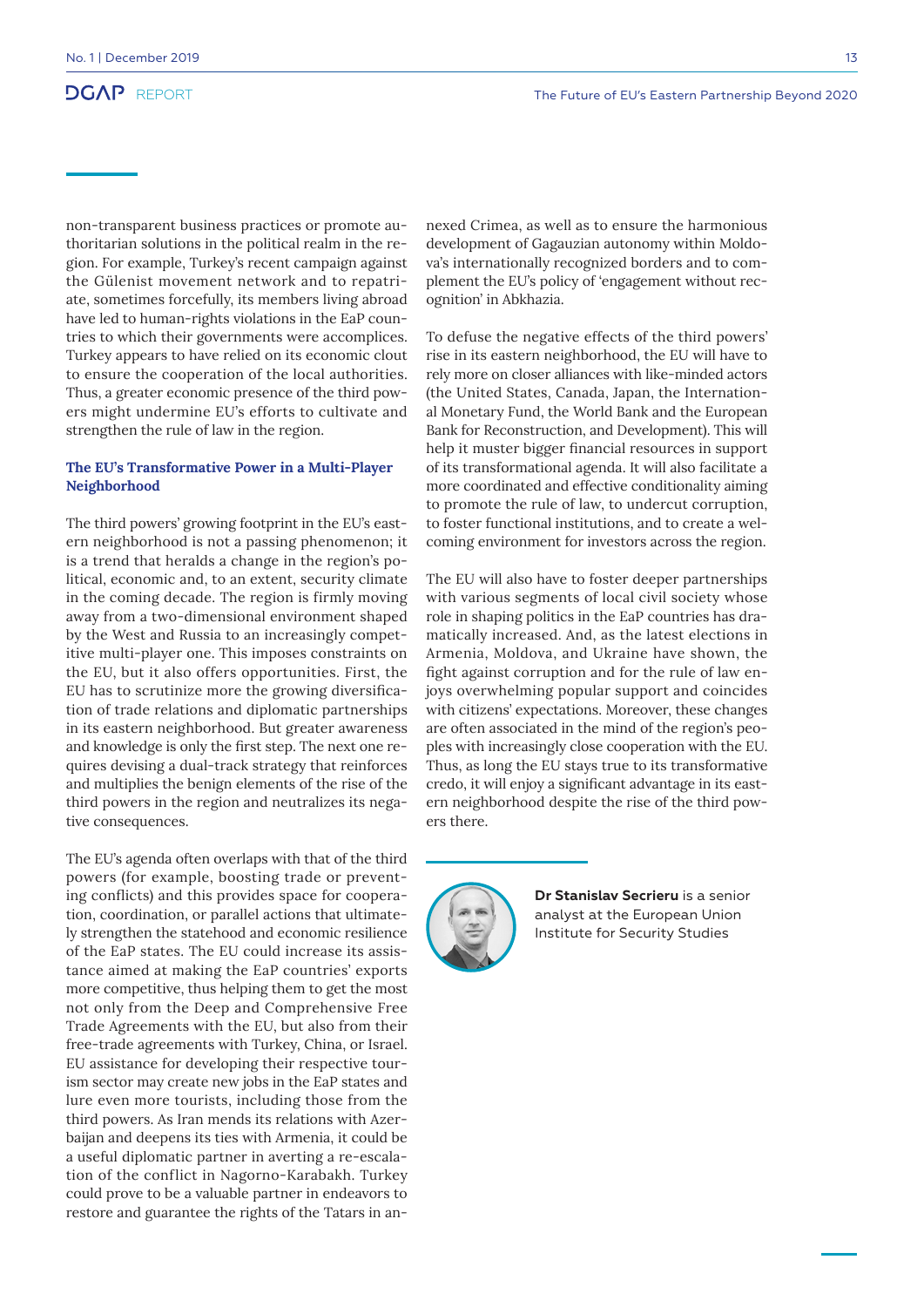# <span id="page-13-0"></span>A NEW 'MOMENTUM' FOR THE EASTERN PARTNERSHIP IN 2020

The 2019-2020 period is an important one for the states of the Eastern Partnership (EaP) and the European Union (EU). It marks a decade since the EaP was launched, as well as the endpoint for the implementation of the 20 Deliverables for 2020. Europe also celebrates thirty years since the fall of the Berlin Wall, and it is almost three decades since the collapse of the Soviet Union. This is a historically resonant time for the EU and its eastern neighbors to redefine their partnership.

*The core problems the EU needs to solve to arrive at a common vision are still the same*

In June 2020 a new Eastern Partnership summit will take place during Croatia's EU presidency. Deriving from European Commission President Ursula von der Leyen's mission letter to Commissioner for Neighborhood and Enlargement Olivér Várhelyi, there is an expectation that the EU will present a long-awaited new strategy for the EaP, which will be underpinned by a common EU vision for its eastern neighborhood.1 But the new European Commission taking office on December 1 has only a few months left before the EaP Summit. At the same time, the EU has numerous other immediate priorities to deal with, including reaching consensus on how to mitigate risks to 5G networks by the end of the year, putting forward legislation on artificial intelligence, and laying out the European Green Deal.<sup>2</sup> There is also a very tight calendar with the last European Council meeting before the EaP Summit currently scheduled for the end of March 2020. Effectively, the European Commission has only until mid-February to process all the feedback it has received from the structured consultation process on the future of the EaP (which closed

on October 31, 2019) and to put together a comprehensive proposal. It will then have to steer its proposal through the European Council where the member states will seek many changes before they arrive at a common denominator. The time for internal discussions and forming a sound, lasting consensus around the future EaP policy is therefore very short.

#### **Hostage to Bigger Issues**

The core problems the EU needs to solve to arrive at a common vision are still the same as ten years ago when the EaP was launched: the future of enlargement and the Russia factor. In the past few months, both issues have become even more divisive in the context of France's initiatives for rapprochement with Russia and an overhaul of the EU accession process.

President Emmanuel Macron's veto on opening accession talks with Albania and North Macedonia in October 2019 was a reminder that the member states are in the driver's seat when it comes to enlargement. More broadly, there is little appetite for further enlargement, and no consensus on whether providing a membership perspective, however distant, for EaP frontrunners such as Ukraine is a credible promise that could be made in 2020. The latter is mostly favored by Poland and the Baltic countries, but strongly opposed by many other member states. Germany is not in favor, pointing out EU's divisions and sensitivities on the matter. Another related issue is the lack of leadership on the EaP among the member states within the European Council. While ten years ago Poland and Sweden largely drove the process behind the launch of the EaP, the driving seat is now mostly empty.

Like a decade ago, member states differ in their views on how to deal with Russia when it comes to the neighborhood they share. The region has become much more contested, in particular after Russia's annexation of Crimea and the armed conflict in eastern Ukraine since 2014. Russia's assertiveness in the region, its hybrid warfare with the West, and its clear signals about not tolerating further expansion of the EU and NATO to the east have achieved the desired effect in many European capitals, where there is a strong hesitation about any kind of confrontation with Russia. The EU needs to straighten its common position vis-à-vis Russia, regardless of the EaP, so as

- commission/sites/beta-political/files/president-elect\_von\_der\_leyens\_mission\_letter\_to\_oliver\_varhelyi.pdf> (accessed November 19, 2019).
- 2 "Von der Leyen's real 100-day challenge," Politico, November 28, 2019. <https://www.politico.eu/article/ursula-von-der-leyen-european-commission-<br>first-100-days-timeline/?mc\_cid=8764787057&mc\_eid=6691982ad9> (accessed

<sup>1</sup> European Commission, Mission Letter, Commissioner-designate for Neighborhood and Enlargement, November 7, 2019. <https://ec.europa.eu/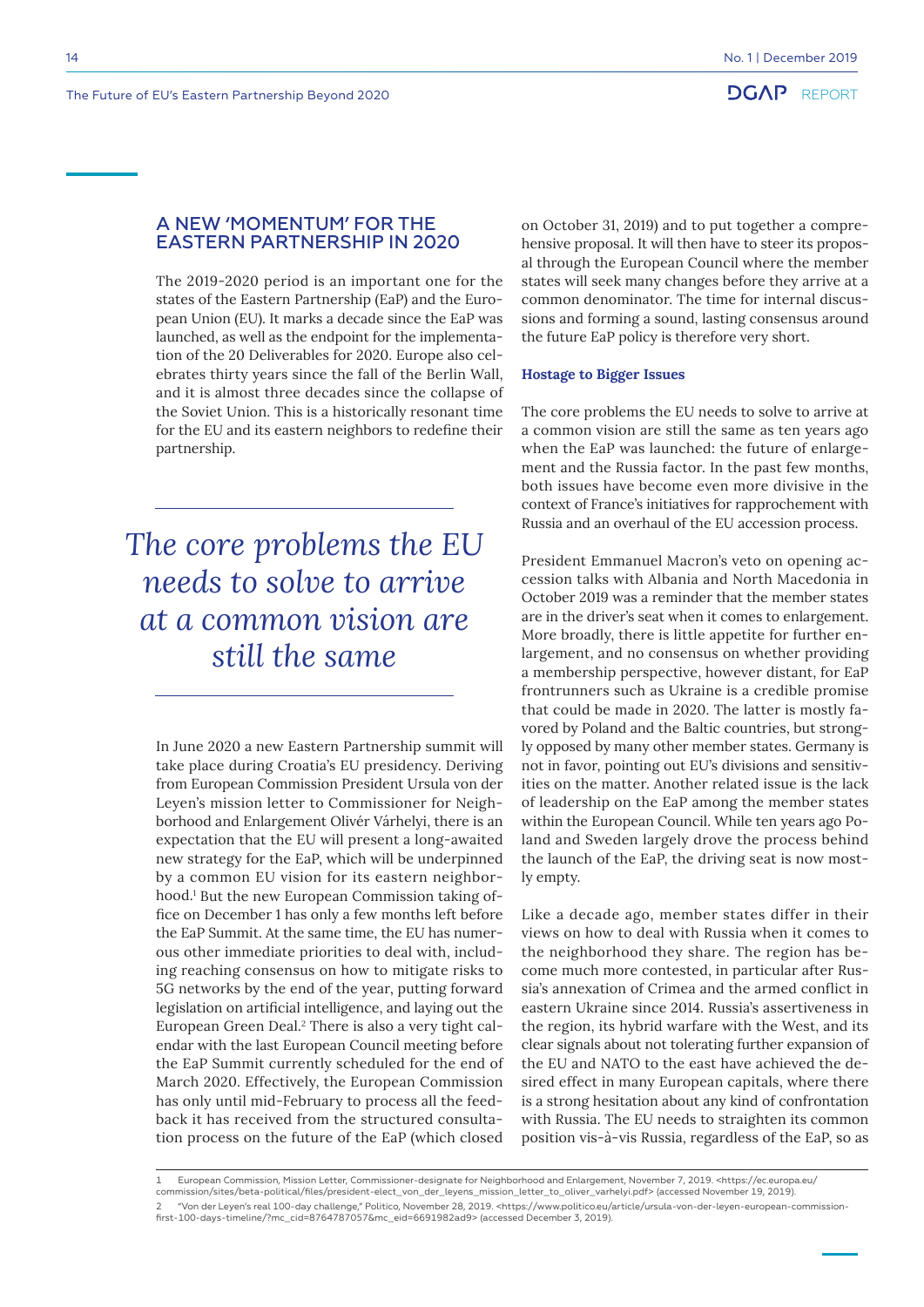not to undermine its aspiration to become a geopolitical power – but this is unlikely to happen before the EaP summit. Moreover, Macron's wish for a rapprochement with Russia without consulting or coordinating with other member states suggests more division than unity around the Russia question in the months to come.

Against this backdrop, the EaP issue is likely to be peripheral to other EU discussions. This limits the scope for more ambitious designs even more.

#### **Not a Priority, but Worth Prioritizing**

At the start of the new European Commission's mandate, and amid other priorities for the EU, the EaP currently ranks low on the agenda. Brexit and its repercussions, the negotiations for the EU's next Multiannual Financial Framework, improving EU defense and security coordination, the difficult transatlantic relations with President Donald Trump's aggressive protectionist policies, and China's growing influence – to name only a few – all rank above the EaP among EU's short- and medium-term priorities, and for good reason. Looking for consensus on a neighborhood policy that divides more than it unites the member states is not what the EU currently needs the most. In parallel, Germany had the opportunity to host the EaP summit during its EU presidency, which starts in mid-2020, but it chose to give priority to other issues such as hosting the EU-China summit. As a result, Croatia will host the long-overdue EaP summit during its presidency in mid-June 2020 in Brussels, just after a Western Balkans summit.

While the EU is divided on how to deal with its eastern neighborhood, the EaP states are not in good shape either. The challenges of protracted transition processes, such as entrenched vested interests, have made it difficult for them to make any breakthroughs in the last decade when it comes not only to their overall democracy scores (see Figure 1), but also to specific issues such as rule of law (see Figure 2) and anti-corruption reforms (see Figure 3). The question that arises against this background is why the EU should bother with the EaP?

In the context of increasing multipolarity, its eastern neighbors are natural allies for the EU. Leaving these states as a buffer zone between Russia and the EU, with no clarity on their membership perspective, will alienate these societies at a time when the EU is still striving for a ring of friends in its neighborhood while Russia attempts to reassert itself as a global power by violating the international order on the EU's doorstep. Moreover, leaving the EaP countries as a buffer zone is no panacea for the EU's lack of a coherent and coordinated policy towards Russia, and it will not eliminate the risk of a conflict.

*In the long run, the EU wants a functioning eastern neighborhood, rather than failed states*

In the last decade, the EU has invested a lot of efforts in the EaP countries that have already produced tangible long-term results. The EU became the top trading partner for Azerbaijan, Georgia, Moldova, and Ukraine. There has been a steady increase in EaP citizens going to work and study in EU countries rather than Russia, and they are likely to bring back EU values and new standards to their home countries. Moreover, vast majorities in Armenia, Georgia, Moldova, and Ukraine do not believe anymore in a comeback of the Soviet Union.3 Modernizing societies, stronger civil society groups that act as watchdogs to keep their governments accountable, and better functioning and more diversified market economies are all the result of EU's transformative power in the region. It is only a matter of time before generational change and political conjuncture lead to changing governance patterns as well.

In the long run, the EU wants a functioning eastern neighborhood, rather than failed states, for its own security and stability. As an aspiring geopolitical power, it needs to see itself as a long-term player in the region, with investments that do not necessarily yield results immediately. The EU needs to assess its efforts through a state-building and sustainability lens.

What is more, the EaP societies perceive themselves to be European. They strive to achieve Euro-

<sup>3</sup> Stanislav Secrieru and Sinikkuka Saari, "The Eastern Partnership a Decade on. Looking Back, Thinking Ahead," Chaillot Paper / 153, July 2019, pp. 13. <https://www.iss.europa.eu/sites/default/files/EUISSFiles/cp153\_EaP.pdf> (accessed November 19, 2019).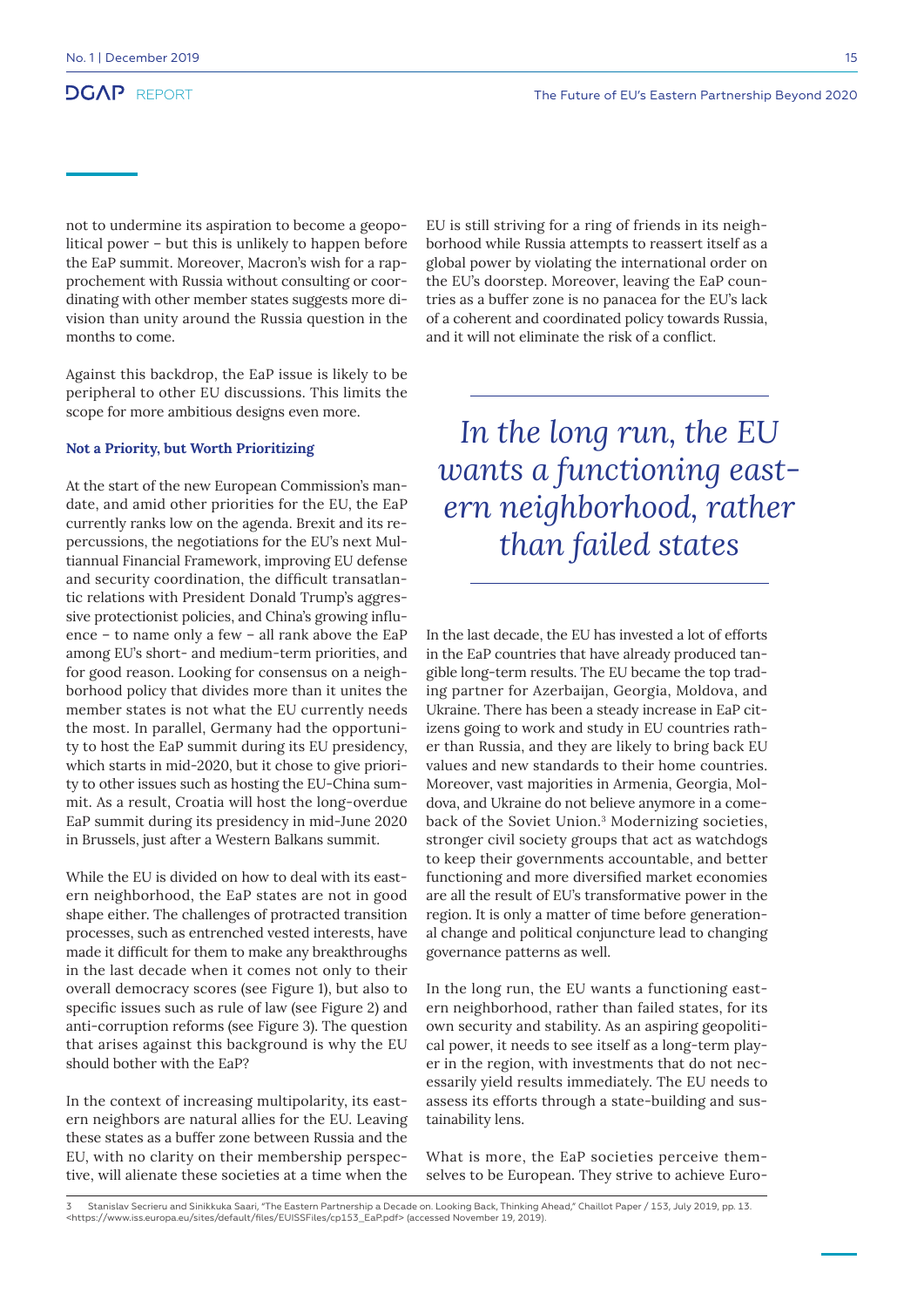<span id="page-15-0"></span>16

pean living standards despite the challenges of transition and democratization. The EU is their pole of attraction, not Russia. Russia treating the region as its privileged zone of influence pushes these countries away in search of alternatives that would help strengthen their threatened statehood and sovereignty. The EU and the EaP countries face similar challenges to a large degree, be they demographic or security-related, and these need to be solved together to enhance EU's credibility, reputation, and reliability, which are currently at stake not only in the region but also in the Western Balkans.

The year 2020 will give the EU an opportunity in its immediate neighborhood to prove it is a global actor able and willing to project power and influence. Though time is not on its side with a summit scheduled within half a year since the start of a new European Commission, which has more immediate priorities to deal with, the EU needs to take the EaP to the next level to safeguard its strategic interests and to elevate the union itself to the next level.



**Dr Cristina Gherasimov** is a research fellow at the Robert Bosch Center for Central and Eastern Europe, Russia and Central Asia at the German Council on Foreign Relations

# CONCLUSIONS AND RECOMMENDATIONS

The conclusions and recommendations below draw on the four contributions in this report and the discussions during the sessions of the Russia-Eastern Partnership Strategy Group held throughout 2019.

#### **Addressing EaP Domestic Challenges**

Due to strong Soviet legacies, democratization processes in the EaP countries are complex processes that are frequently non-linear. Strong economic and security interdependencies with Russia still exist and, depending on how local elites deal with them, they can define the limits of the democratization efforts in these countries that Western partners support. Domestic challenges such as entrenched vested interests and weak institutions of rule of law shape these limits further. As a result, the reform efforts the EaP governments undertake often prove to be inconsistent or reversible, which creates confusion, discontent, and fatigue among their international development partners such as the EU and Germany.

In each EaP state, however, there are like-minded segments of society that are willing to break with past dependencies and strive for a new democratic model that is closer to European standards and norms of good governance, thus paving the way to stronger democracies and a consolidated 'ring of friends' on the EU's eastern border.

#### **Recommendations for the EU**:

- *1) Continue applying strong conditionality to the financial support and technical assistance that the EU provides to EaP governments. The EU should apply not only the 'more for more' principle, but also develop credible 'less for less' mechanisms for situations when countries roll back their reforms.*
- *2) Work more intensely with like-minded civil society groups in the EaP countries to strengthen domestic oversight over the reforms governments embark upon but are not always able to keep to.*
- *3) Pursue a differentiated approach towards the six EaP countries, and provide a credible membership perspective, however distant, for those willing to embrace genuine democratic reforms. This will empower national elites that are willing to bring their societies closer to the EU.*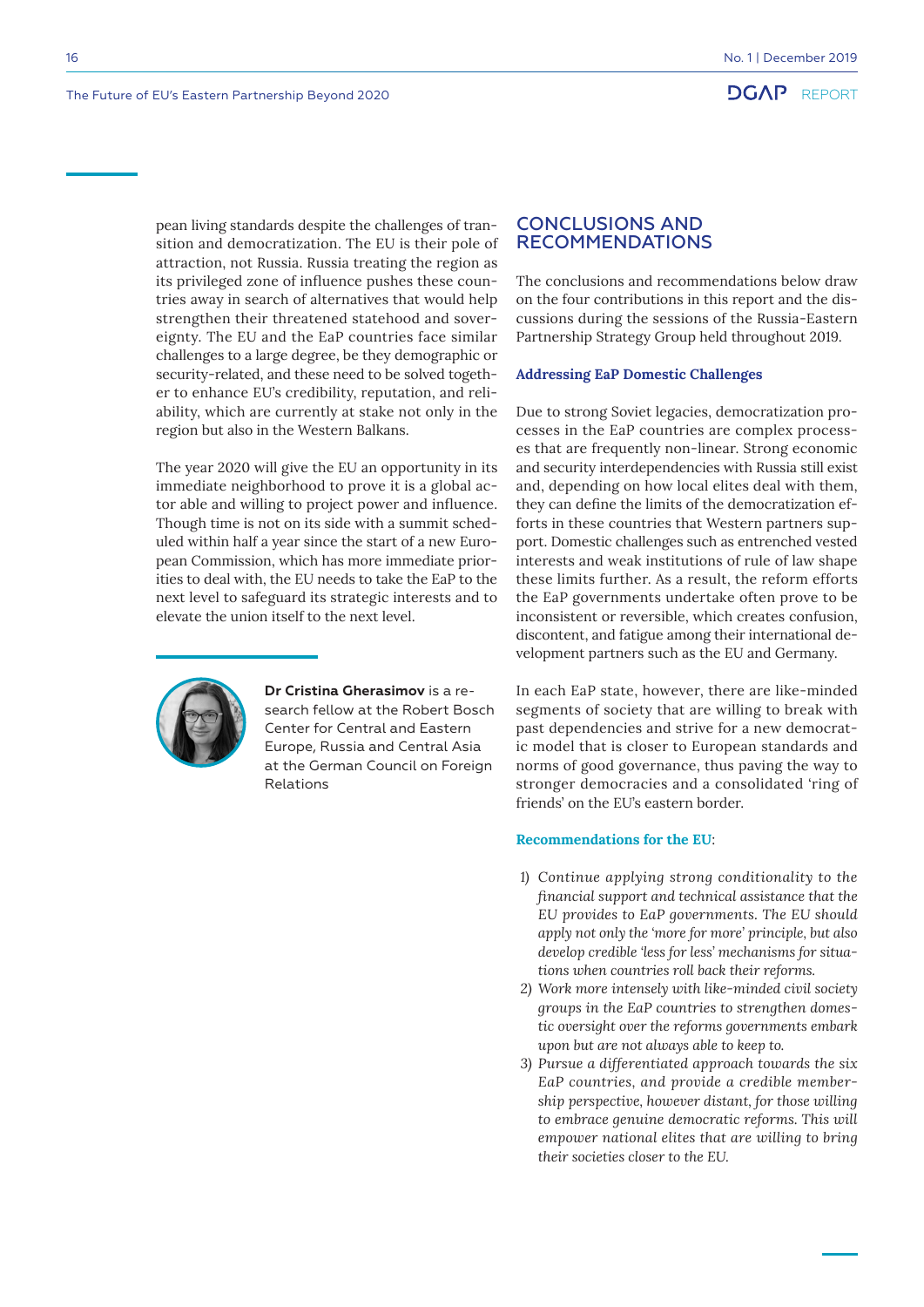### **Addressing the EU's and Germany's Capacity to Act in the Neighborhood**

While they acknowledge the strategic importance of the eastern neighborhood, the EU is not prepared for the comprehensive foreign and security challenges it faces there and its member states are divided on how to approach them. Moreover, the EU is currently missing a driving force that would be able to build a political consensus among member states around an EaP policy beyond 2020. Consumed by internal crises and external pressures, there is no political will to go beyond the implementation of the Association Agreements with Ukraine, Georgia, and Moldova.

#### **Recommendations for the EU:**

- *1) While no EU member state has the capacity to lead towards an enhanced relationship with the EaP states, the ones interested in driving the debate forward should work together within 'coalitions of the willing.' Germany should strengthen its dialogue with interested member states (such as the Visegrád, Baltic, and Scandinavian countries), in particular if there is very limited EU consensus in June 2020.*
- *2) Enable faster and deeper integration with the EU in the fields of energy, trade, transport, the digital economy, and customs for Georgia, Moldova, and Ukraine, which seek more ambitious integration with the union.*
- *3) Strengthen security cooperation with the EaP states by supporting the transformation and modernization of their armed forces and their security and defense sectors. This will help strengthen state and societal resilience to security threats and Russian propaganda and disinformation, thus making the EU and the eastern neighborhood more secure and resilient. While some member states (including France) are reluctant to go in this direction at all as long as it antagonizes Russia, such security-related initiatives should be driven by a coalition of member states willing to cooperate in this policy domain.*

#### **Addressing Rising Geopolitical Competition**

Third powers such as China and Turkey have become more prominent players in the EaP countries during the last decade. This has been driven mainly by their growing relative power at the global level and their quest for new economic and diplomatic opportunities. In parallel, the EaP states are willing to initiate and deepen their relations with these third powers as a reaction to Russia's military and economic assertiveness in the region. One effect of this diversification of their economic and diplomatic ties is the weakening of the EU's democratic conditionality and the development of alternative sources of international legitimacy for authoritarian-like elites in the region. The rise of third powers in

the EaP is here to stay as the region moves from a two-dimensional environment shaped by the West and Russia to a multi-dimensional one.

#### **Recommendations for the EU:**

- *1) Scrutinize more closely the growing diversification of trade relations and diplomatic partnerships in the EaP countries.*
- *2) Devise a dual-track strategy that reinforces and multiplies the benign elements of the rise of third powers in the region and neutralizes its negative consequences.* 
	- *a)Coordinate and cooperate on overlapping agenda items with third powers to help strengthen the statehood and economic resilience of the EaP states.*
	- *b) Rely more on closer alliances with like-minded actors (the United States, Canada, Japan, the International Monetary Fund, the World Bank, and the European Bank for Reconstruction and Development) to defuse the negative effects of the third powers' rise in the eastern neighborhood.*

#### **Defining EaP Objectives Beyond 2020**

Against multiple competing short- and medium-term priorities for the European Commission and the member states, the June 2020 summit will most likely not see bold proposals for the EU's EaP policy beyond 2020 – not least because the EU lacks a common vision for how to engage with the region. Divisions among member states on enlargement and how to deal with Russia, similar to the ones present also in 2009, will most likely curb the enthusiasm for what could be a truly historic moment for the EU and its eastern neighborhood. Considering, however, the strategic importance of the region for the EU's security, the investments that it has made through its EaP policy as well as the strong ties that it has developed with segments of societies in the region that work for more sustainable and resilient democracies, the EU could use the opportunity of the next EaP Summit to boldly redefine its relationship with its eastern neighborhood.

#### **Recommendations for the EU:**

- *1) Refocus policy in the EaP countries on pursuing democratization rather than stabilization.*
- *2) Prioritize the development of a sustainable and credible framework for long-term engagement with the EaP countries that suits the levels of local demand and aspirations for closer ties with the EU.*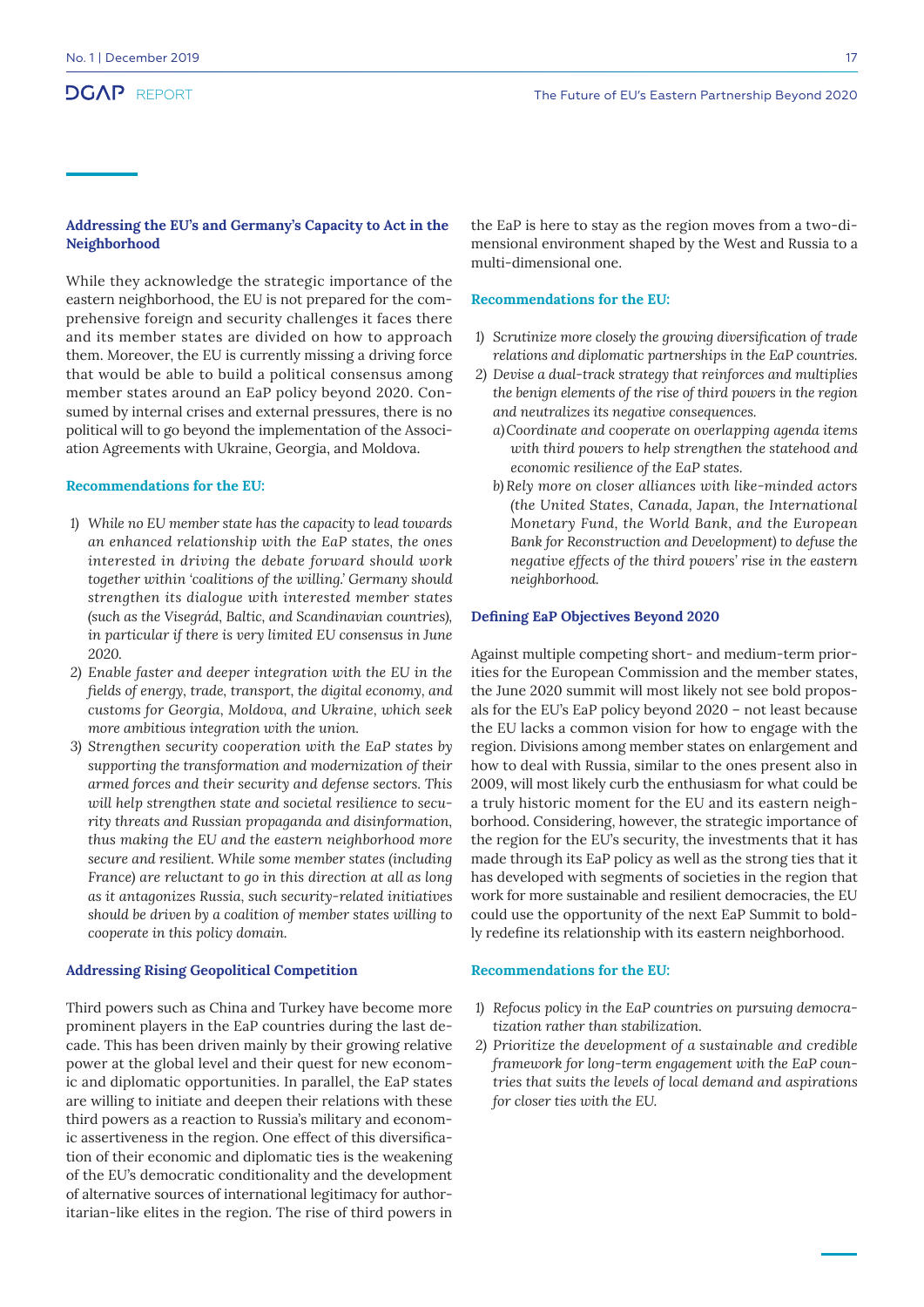

# List of Figures

| Figure 1: Democracy score in Eastern Partnership countries between 2009-2018       |  |
|------------------------------------------------------------------------------------|--|
| Figure 2: Corruption in Eastern Partnership countries between 2009–2018            |  |
| Figure 3: Judicial independence in Eastern Partnership countries between 2009-2018 |  |
| Figure 4: Eastern Partnership Countries                                            |  |